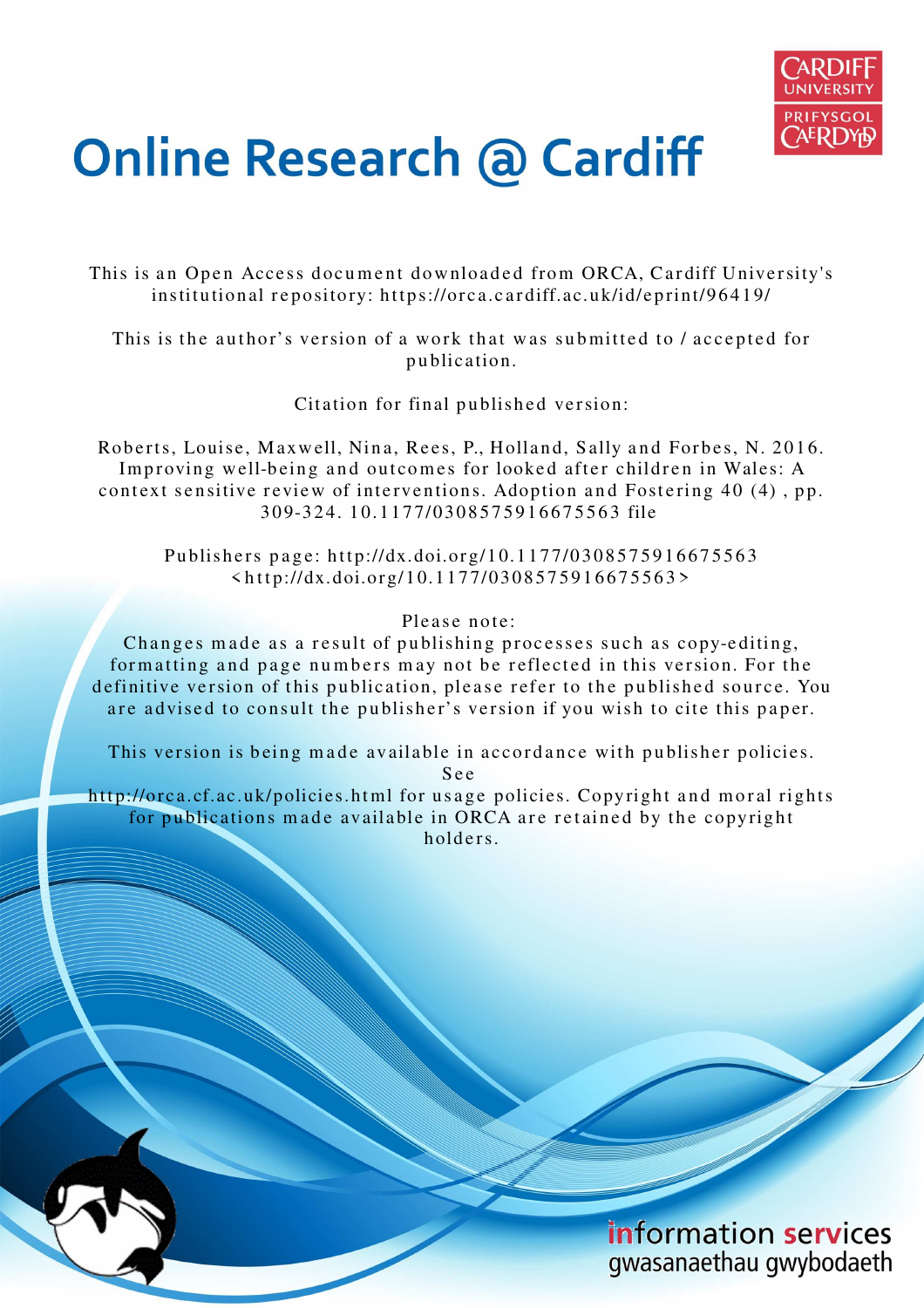### **Improving well-being and outcomes for looked after children in Wales: a context**

### **sensitive review of interventions**

**Louise Roberts** 

Cardiff University

**Nina Maxwell,**  Cardiff University

**Paul Rees** 

Swansea University

#### **Sally Holland**

Children's Commissioner for Wales

#### **Nicholas Forbes**

University of Bath

#### Abstract

Improving outcomes for looked after children and young people has been a long-standing concern in Wales. This article reports the findings of a scoping study which sought to identify interventions aimed at improving outcomes for looked after children that are effective or promising. The study was commissioned by an independent funding body to inform a £5 million investment programme for Wales. It comprised a rapid review of literature, informed through consultation with an expert advisory panel and groups of young people who had been in care. The article outlines the rapid review method, provides details of shortlisted interventions and describes the interventions subsequently approved for investment. It concludes that although there are many promising interventions which address the factors associated with poor outcomes for looked after children, the evidence base is weak. Nevertheless, It is argued that decision making on interventions should be informed by appraisal of the empirical evidence available, but should also be guided by professional judgment that considers the needs, priorities and preferences of service users, carers, practitioners and policy makers.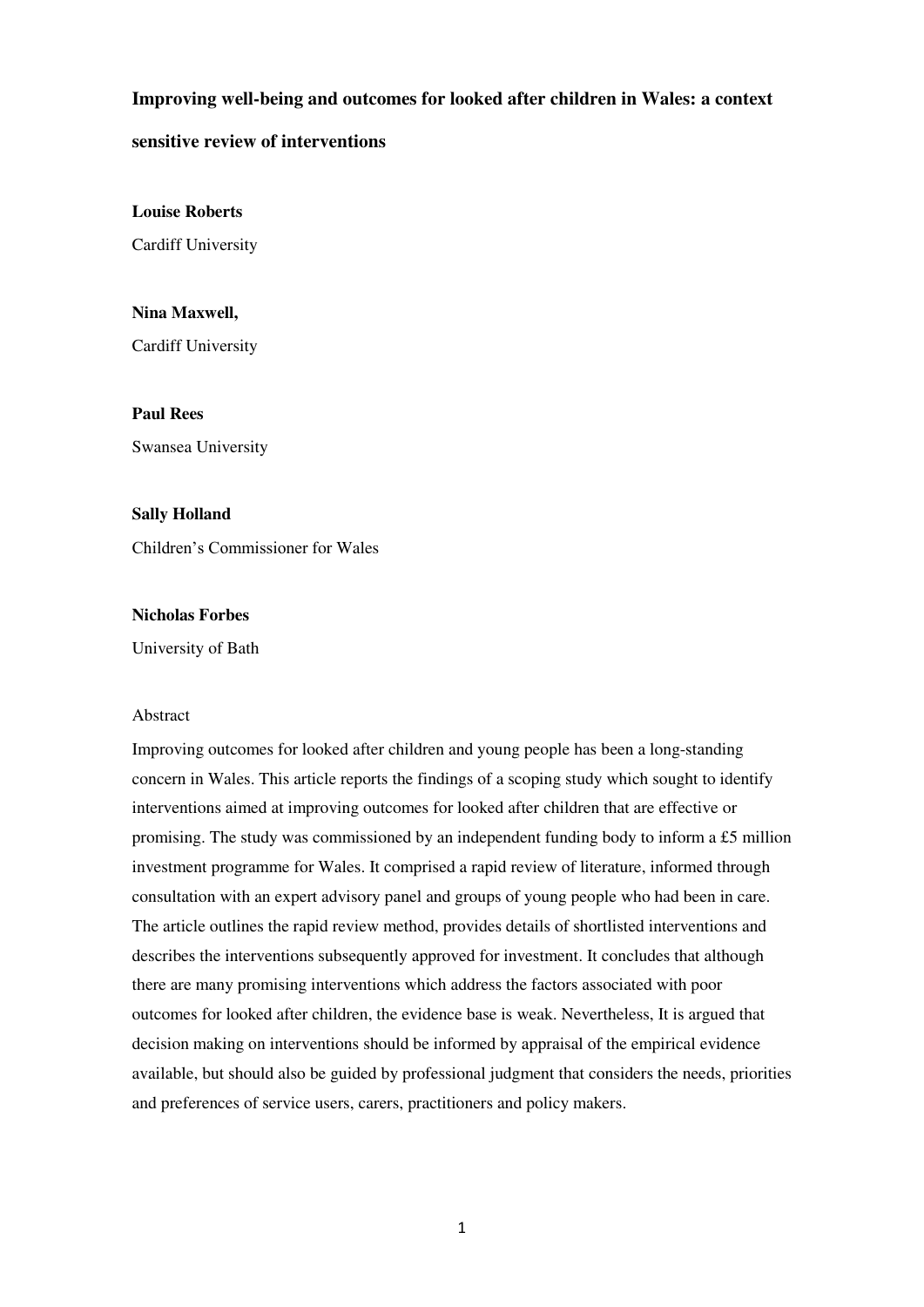#### **Keywords**

Looked after children, outcomes, interventions, foster care, policy Corresponding author:

Louise Roberts, Children's Social Care Research and Development Centre (CASCADE), Cardiff University, School of Social Sciences, Glamorgan Building, King Edward VII Avenue, Cardiff CF10 3WT, UK.

Email: RobertsL18@ cf.ac.uk

#### **Introduction**

Improved outcomes for looked after children have long been an aim of the United Kingdom (UK) and Welsh governments (DCSF, 2009; WAG, 2004; Berridge, 2012). In Wales, a raft of legislation, statutory guidance and policy directives have been designed to address this issue (see, for example, Children Act, 2004 Parts 3-5; Rights and Young Persons, Wales, Measure, 2011; WAG, 2007a,b). Despite some positive change, improved outcomes have generally remained elusive (CSSIW, 2015; Holland, 2015; WAO, 2012), as is the case elsewhere in the UK (see Coman and Devaney, 2011; TSG, 2015). The extent to which obdurately poor outcomes are due to children's pre-care experiences, the care system or other factors remains unclear (Forrester, et al., 2009). What is clear, however, is that in Wales the scale of the challenge is growing as the number of children in care has been rising, currently to 91 children in care per 10,000 of the 0-18 population, a ratio that is some one third higher than that found in England and Northern Ireland (StatsWales, 2014).

In seeking to understand the underlying factors explaining this difference, it is helpful to reflect on the practice context in Wales. It has been engaged in a process of devolution since the Government of Wales Act (1998) and the transfer of legislative power has created a highly complex practice landscape. Whereas the oversight of education and health have been devolved and led to increasingly idiosyncratic practice compared with the rest of the UK, family and youth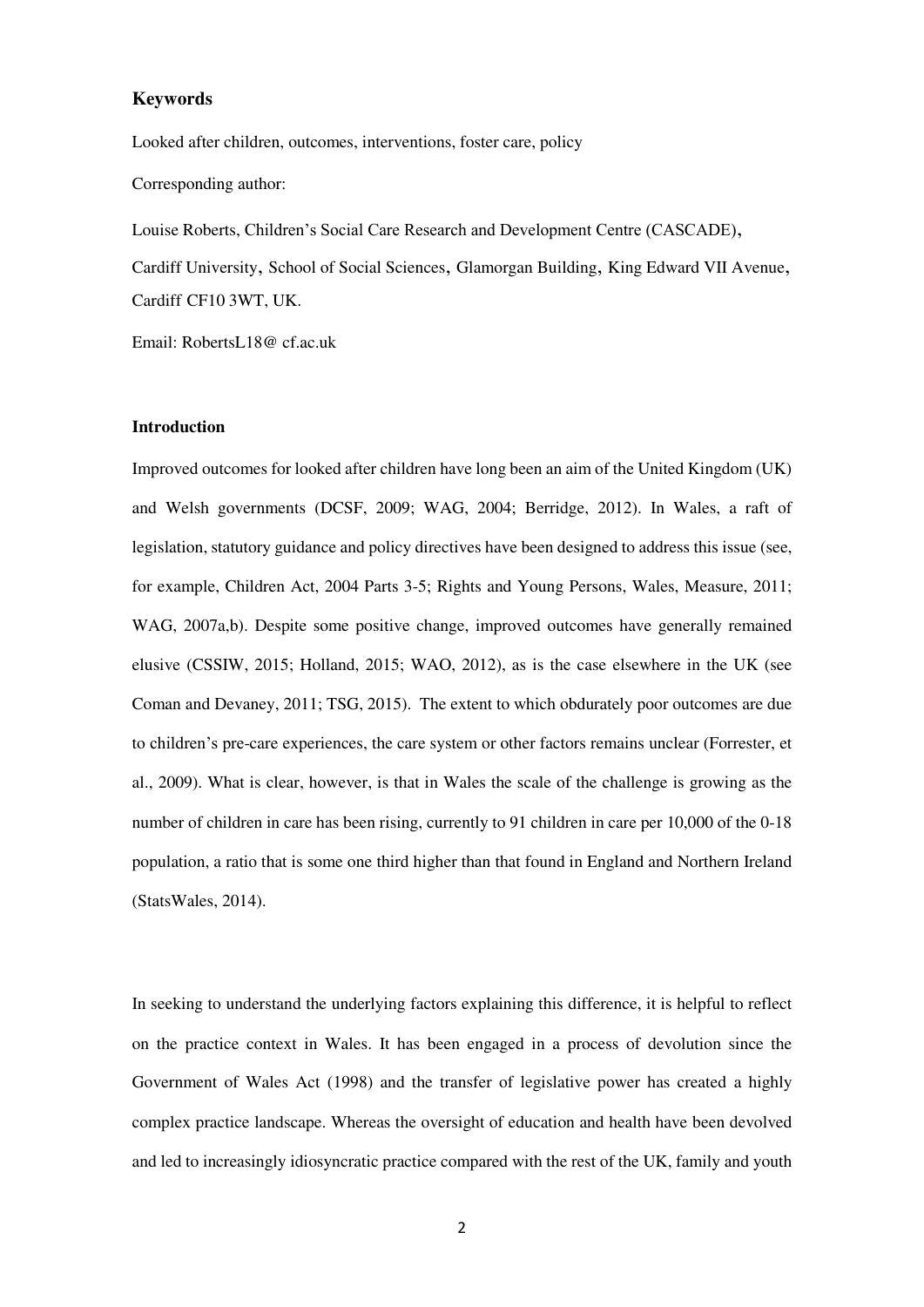justice remain the preserve of the UK government. Practitioners in Wales are, therefore, frequently faced with having to attend to directives from two governments that place differing emphasis on, for example, respect for the United Nations Convention on the Rights of the Child (see Rights and Young Persons (Wales) Measure 2011). The recent Social Services and Wellbeing (Wales) Act (2014) has further increased this divergence.

The context of practice in Wales, especially for a mobile population such as looked after children, is further complicated by the relatively large number of municipal authorities, many of which are small. Some argue that this cultivates insular practice which can, in turn, lead to the fragmentation of core services and discontinuity in the provision of care (Williams, 2014). Wales is also a remarkably diverse nation in respect of language, economics and transport networks. Any strategic attempt to improve outcomes for looked after children must, therefore, take into account of a unique and complex mix of legislative, geographical, economic and cultural factors.

This article details the findings of a commissioned scoping study which sought to identify effective or promising interventions specifically for use with looked after children in Wales. The funding was supplied by the Big Lottery Fund (BLF) with the expressed purpose of informing decisions about its £5 million investment to improve the life chances of looked after children in Wales.

Initially, the 'rapid review' method employed for the study is discussed and details of the shortlisted interventions provided. This is followed by some reflections on the deliberations of the review team in recommending interventions for investment. It will be seen that appraisal of the evidence featured heavily in the process, but that broader issues, such as potential impact and effectiveness with looked after children, were also considered.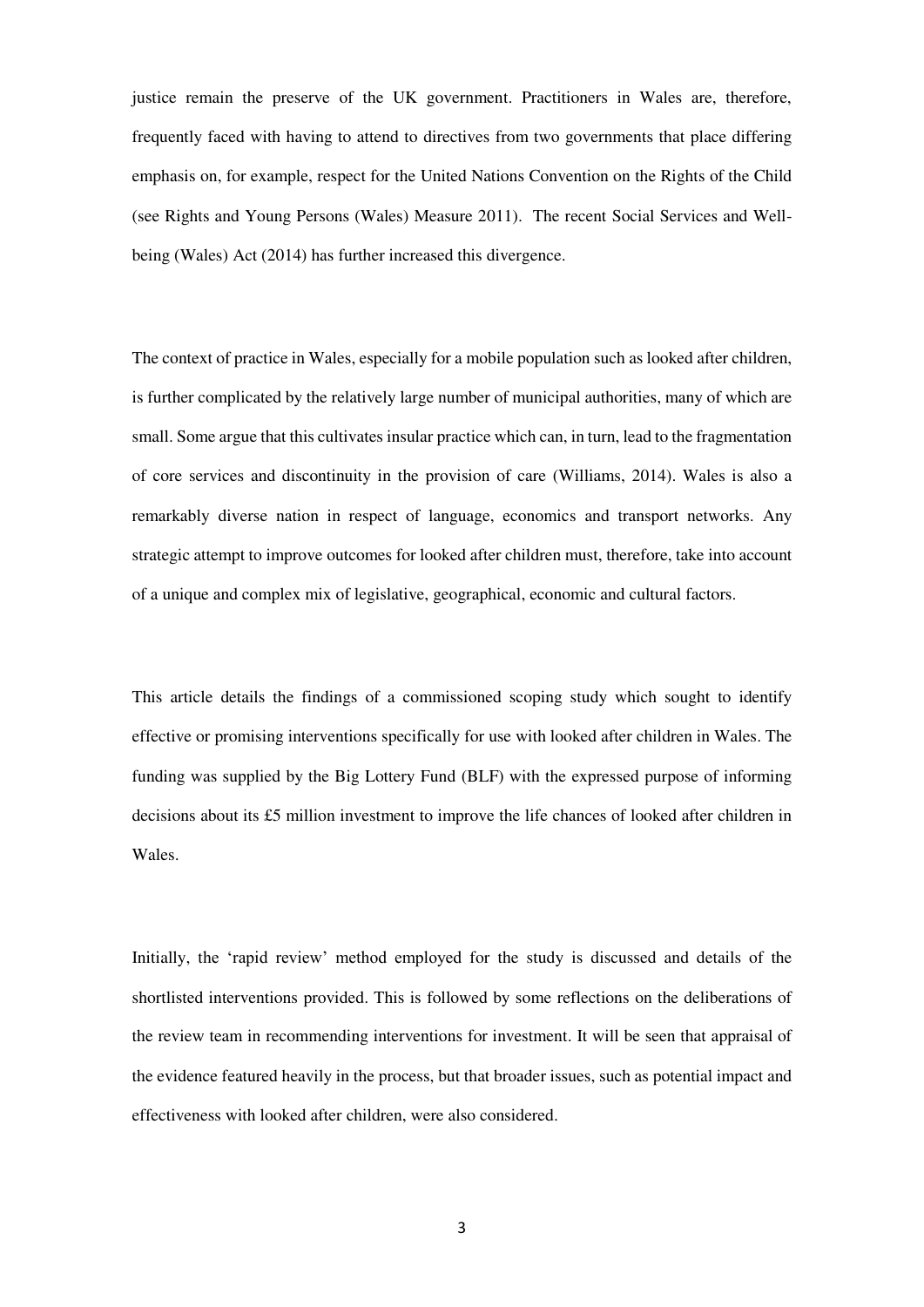Among the questions asked were:

- *Who should be the target of interventions?* Some may be suitable for the majority of looked after children while others may be targeted at particular age groups or those with specialist needs.
- *Which needs should be targeted?* Improved outcomes in certain areas may be particularly desirable as they are likely to have positive 'knock on' effects for other areas of the child's life.
- *How should interventions be delivered?* Interventions may be delivered via a number of agencies and individuals but the project team was especially interested in the involvement of children.

#### **The needs of looked after children**

An understanding of the needs of looked after children is essential in order to carry out a meaningful appraisal of intervention programmes. But this makes the exercise complex as looked after children are known to experience greater difficulties in a number of areas compared with the general population. These include academic achievement, physical and mental health, behaviour and socialisation. For example, the educational attainment of looked after children in Wales is notably low. In the academic year 2014/15 only 11% of them obtaining five or more GCSEs (A\*-C) compared to 58% of the general population (StatsWales, 2015). Two-thirds arereported as having special educational needs (Meltzer, et al., 2004) and they are more likely to be excluded from school (Axford, 2008). Similar disadvantages have been noted for mental health issues (Sempik, 2010; Meltzer, et al., 2004), risks of self-harm and suicide (Furnivall, 2013) and physical needs that require health service support (Meltzer, et al., 2004; DCSF, 2009a; DCSF, 2009b) due to early pregnancy or substance misuse (Craine, et al., 2014; Panwar and Wilson, 2011). The same situation applies to children's socialisation, relationship formation and maintenance (Guishard-Pine, McCall and Hamilton, 2007) and subsequent social exclusion (NICE, 2010; Hicks, et al., 2012; Axford, 2008).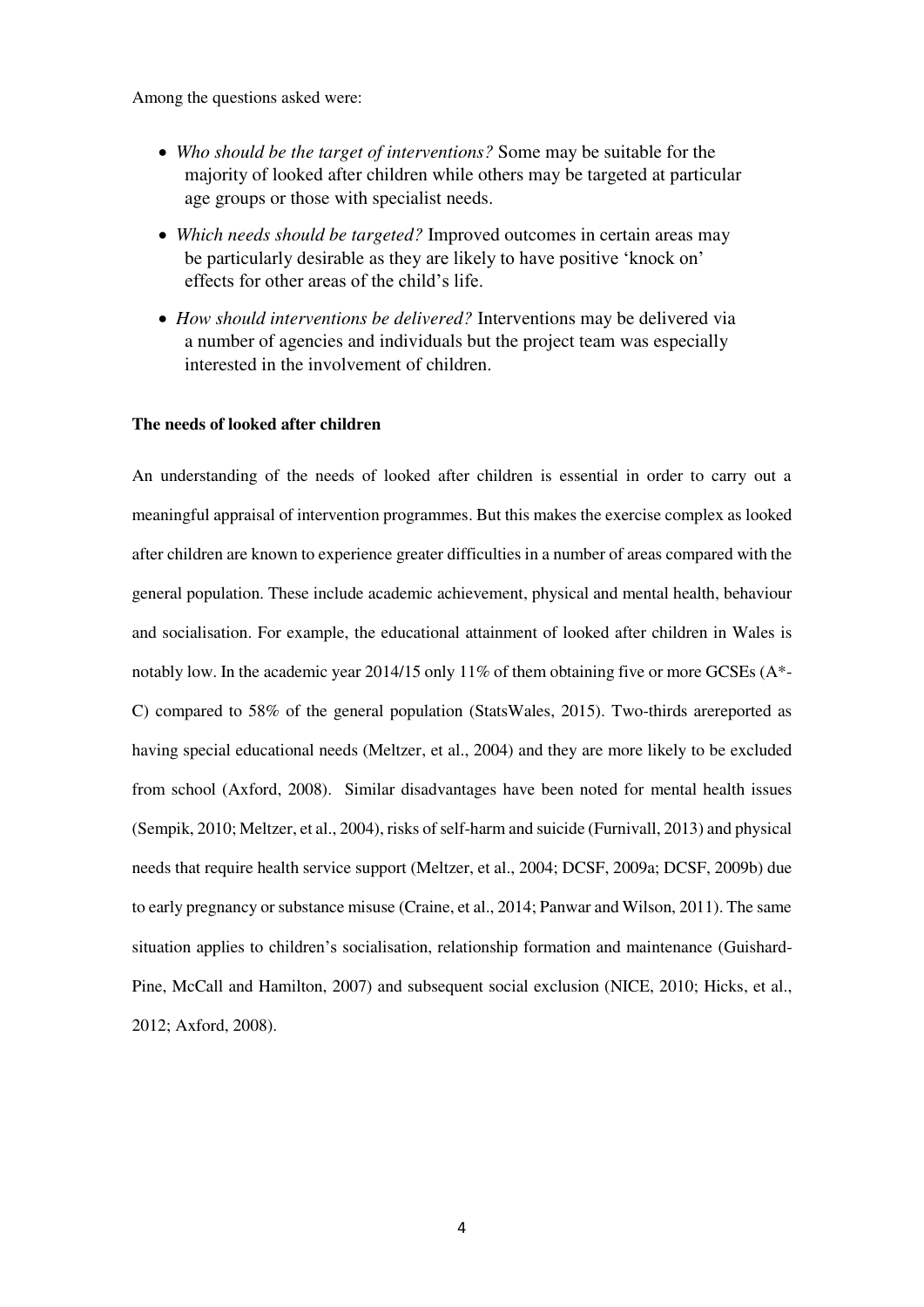It is important to note, however, that many looked after children perform relatively well in key domains and that there is no single difficulty or constellation of presenting problems that is common to every child (Rees, 2013). Similarly, the profile of individual need is always complex and specific to the individual child and their circumstances.

Although many of these difficulties affect the wider population, the underlying mechanisms that give rise to difficulties may differ for looked after children as many of them have experienced considerable disruption and trauma at a time when formative attachments were developing. When Jones and colleagues (2011, p.621) reviewed 92 studies that mapped intervention outcomes, certain factors stood out as especially significant for such children – namely, placement stability and emotional and behavioural problems which the authors perceived as "key mediators between underlying risk factors and outcomes". The significance of placement stability has also been stressed by Leve and colleagues (2012) while Rees (2013) has emphasised the importance of regular birth family contact for positive performance in key domains. In the light of this evidence, interventions designed to boost placement stability which are sensitive to fundamental underlying issues of attachment, separation, loss, trauma and birth family relationships seemed to be good candidates for investment.

#### **Reviewing the literature**

Having recognised the variety of needs that may be experienced by looked after children, the research team sought answers to the following questions**:** 

 What is the range of interventions that meet the needs and enhance the wellbeing and outcomes of looked after children and which of these are targeted at specific areas, such as education or health and which are or more holistic?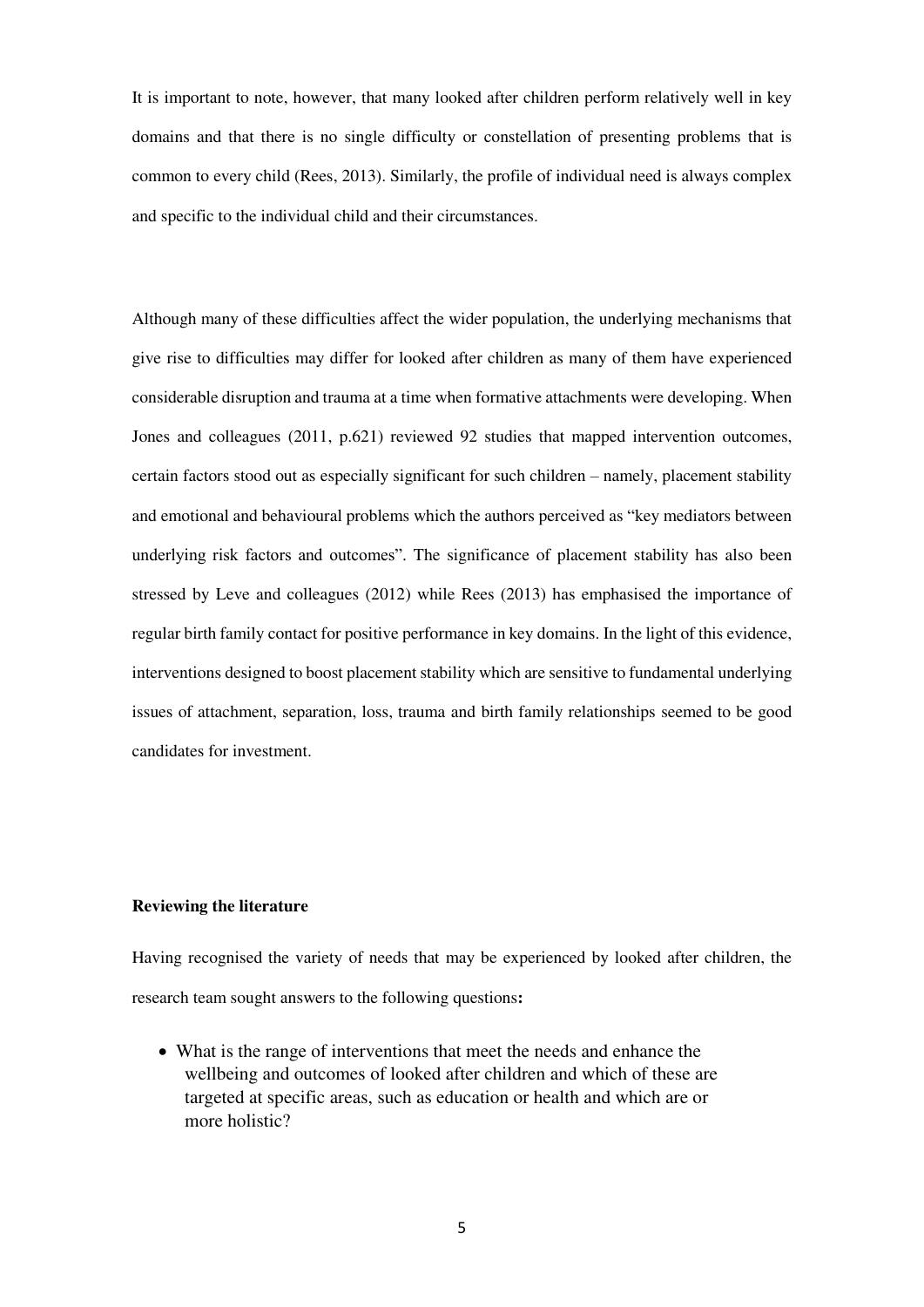- Which interventions have the strongest evidence base and are most likely to be applicable to the Welsh context?
- Do interventions which with strong evidence of effectiveness have common elements – If so, what are they?

To get things going, a briefing paper on the study and an invitation to participate as members of an expert advisory group were forwarded to a cross-section of 22 stakeholders organisations involved with looked after children. These organisations were identified by Children in Wales and included representatives from the Welsh Government, statutory services, independent agencies and third sector organisations. Seven young people who have experience of being in the looked after system were also invited and agreed to participate as consultants.

Given the restricted time-scale and the success of this method in health and social work evaluations, a review of the literature was undertaken in the autumn of 2013 using a 'Rapid Review' methodology (Shaw and Holland, 2014). Figure 1 gives an overview of the process, decision points and outcomes. This method streamlines the processes of a full systematic review and takes less time, but, importantly, shares many of its rigorous procedures by setting inclusion and exclusion criteria and a traceable methodology for database searching and analysing findings (Shaw and Holland, 2014; Collins and Fauser, 2004).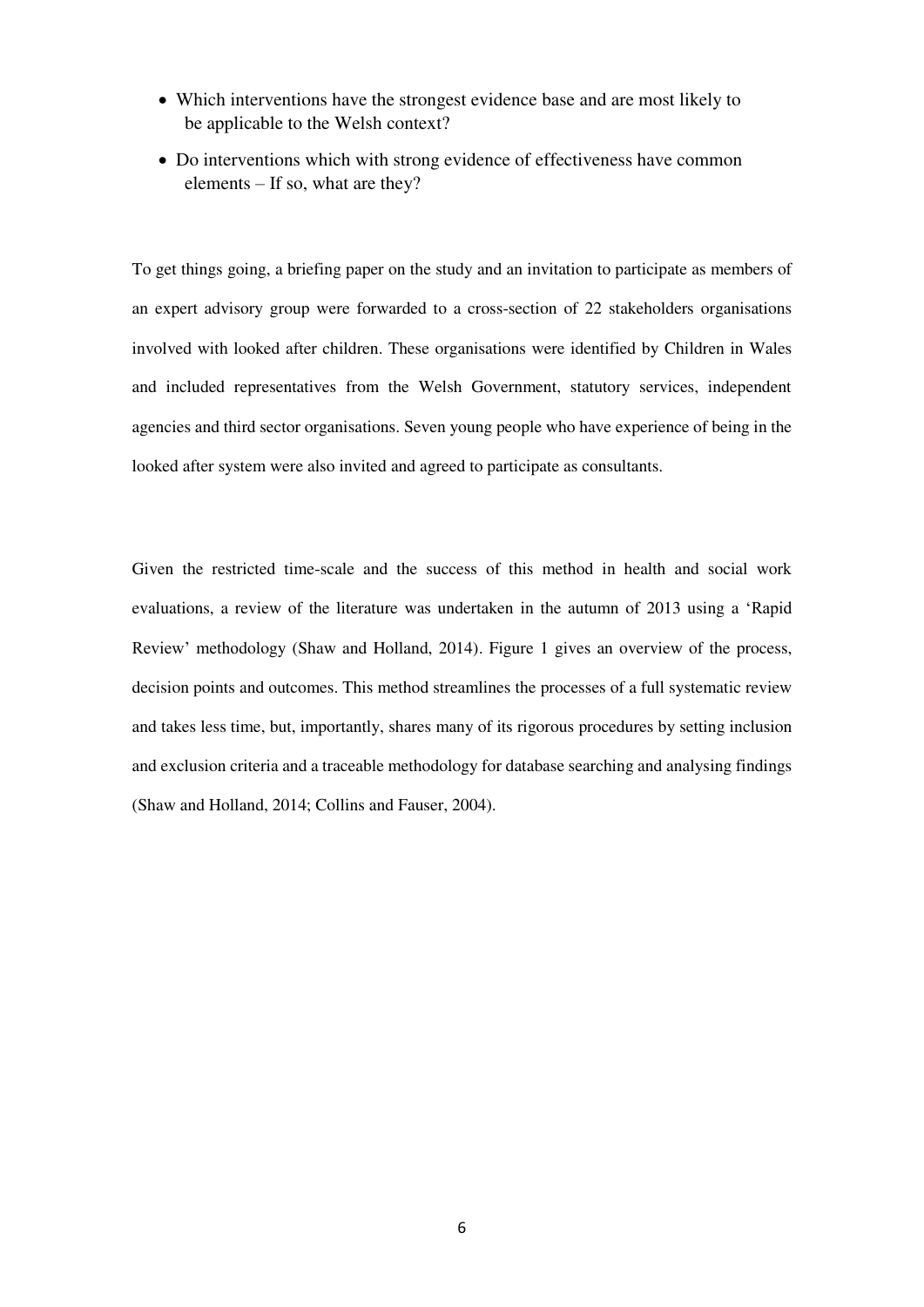

**Figure 1.** Chart showing rapid review process, decision points and outcomes.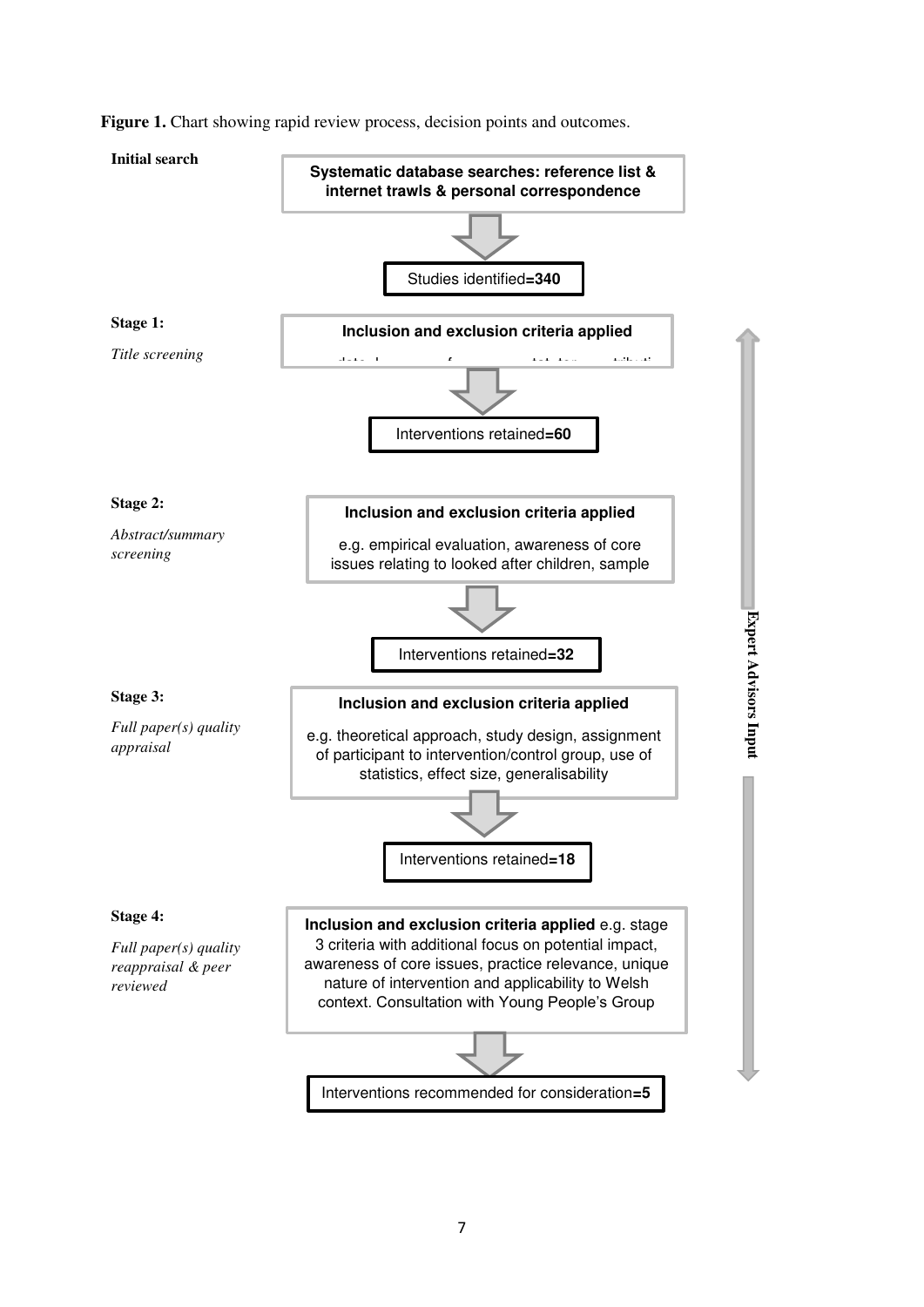The initial stage of the exercise involved searching for relevant interventions reported in the literature, especially those involving looked after children. In recognition of the broad spectrum of their needs, the search focused on the three domains of education, mental health and health. In all, 1200 separate key word searches were performed across thirteen academic databases and seven relevant websites<sup>1</sup>. The search strategy is further summarised in Table 1.

The search was supplemented by internet trawls, hand searches of journals and reference lists together with suggestions from the expert advisory group, interested organisations and academics. In total, 340 publications were identified. Due to resource constraints, those published before 2000 and/or not in English were filtered out as were interventions with care leavers and those with a very narrow focus, such as repetitive self-harm. As funders had stipulated that interventions must be additional to, or an enhancement of services routinely provided by Welsh local authorities and/or health boards, those patently similar to statutory services were also omitted. In the end, 60 interventions were retained for further examination.

The second stage involved reviewing the abstracts and/or summaries of the 60 interventions. Reviewers considered whether they were supported by robust empirical evidence, showed an awareness of underlying issues such as separation or trauma, and appeared suited to the Welsh context. Thirty-two interventions out of the 60 were retained for further consideration.

-

 $<sup>1</sup>$  Social science, social work, psychology, education and medical databases were searched and</sup> included Social Care Online, Web of Science, Psychinfo, Medline, ASSIA, Cochrane Library, Campbell Collaboration, National Research Register and NSPCC Inform.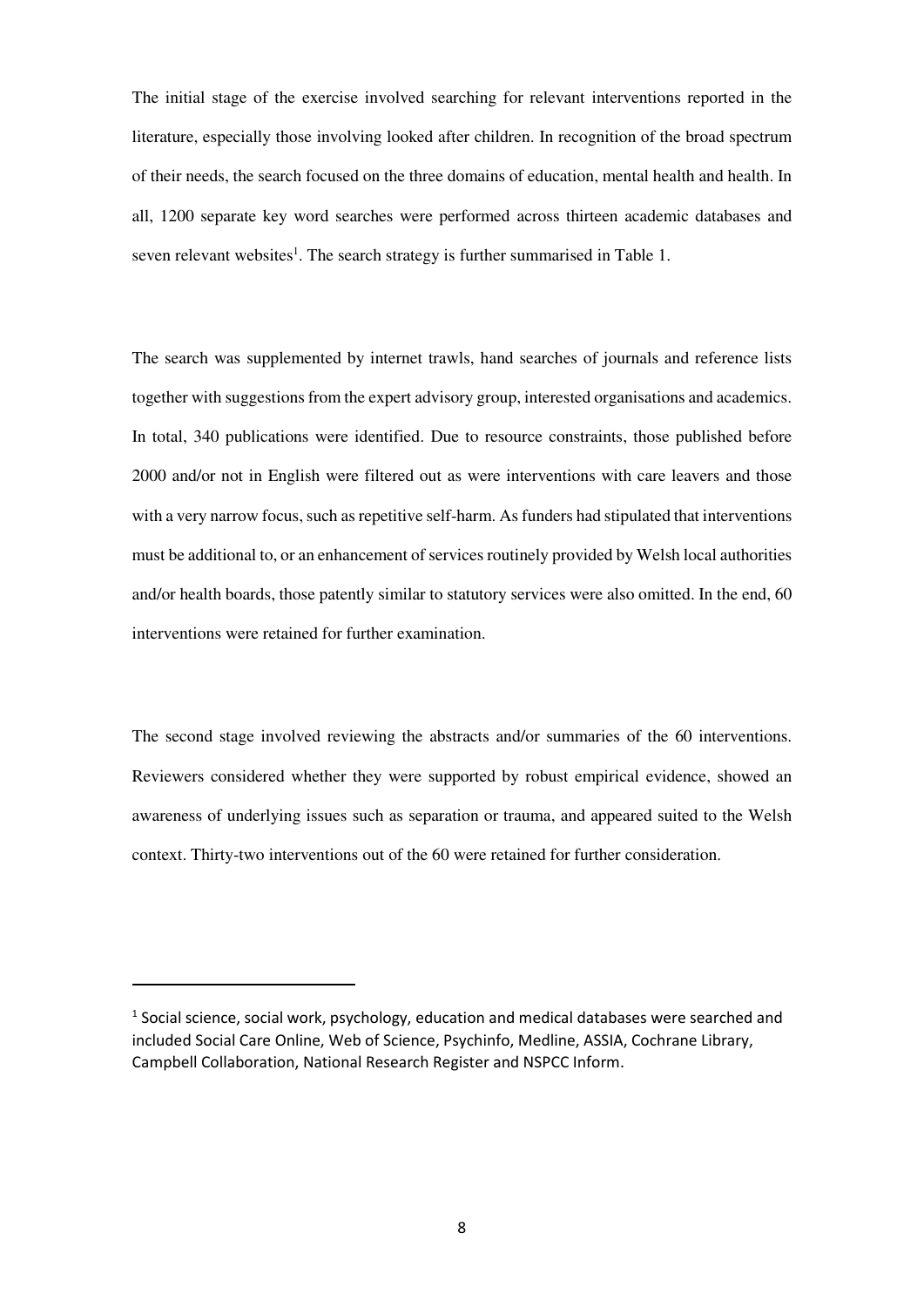**Table 1.** Search terms and criteria.

|                                                                                                        | Publication                              | Study design | Population and focus                                                      | Deselection criteria                                                    |
|--------------------------------------------------------------------------------------------------------|------------------------------------------|--------------|---------------------------------------------------------------------------|-------------------------------------------------------------------------|
| Search terms                                                                                           |                                          |              |                                                                           |                                                                         |
| "Looked after children"; "foster<br>care"; "kinship care", "residential"<br>care" (NOT older people OR | English language<br>Jan. 2000-Oct. 2013. | Empirical    | Looked after children and young<br>people <18 years of age                | Statutory services, CAMHS and models of delivery.                       |
| elderly OR older adults OR adults);<br>"out of home care"                                              |                                          |              | Foster carer/other carers                                                 | Applicability in Wales limited.                                         |
| <b>AND</b>                                                                                             |                                          |              |                                                                           |                                                                         |
| Education, Mental Health, Health                                                                       |                                          |              | Children in foster care (individual or<br>group interventions).           | Care leaver interventions.                                              |
| <b>AND</b>                                                                                             |                                          |              |                                                                           | Highly specific interventions (eating disorders among                   |
| Intervention, support, child<br>welfare, outcomes                                                      |                                          |              | Education and/or Mental Health<br>(new/additional/specific interventions) | BME youth; youth justice; repetitive self-harm;<br>grandparent carers). |
|                                                                                                        |                                          |              |                                                                           | Small scale studies: n=<10                                              |
|                                                                                                        |                                          |              |                                                                           | Trial found no positive impact.                                         |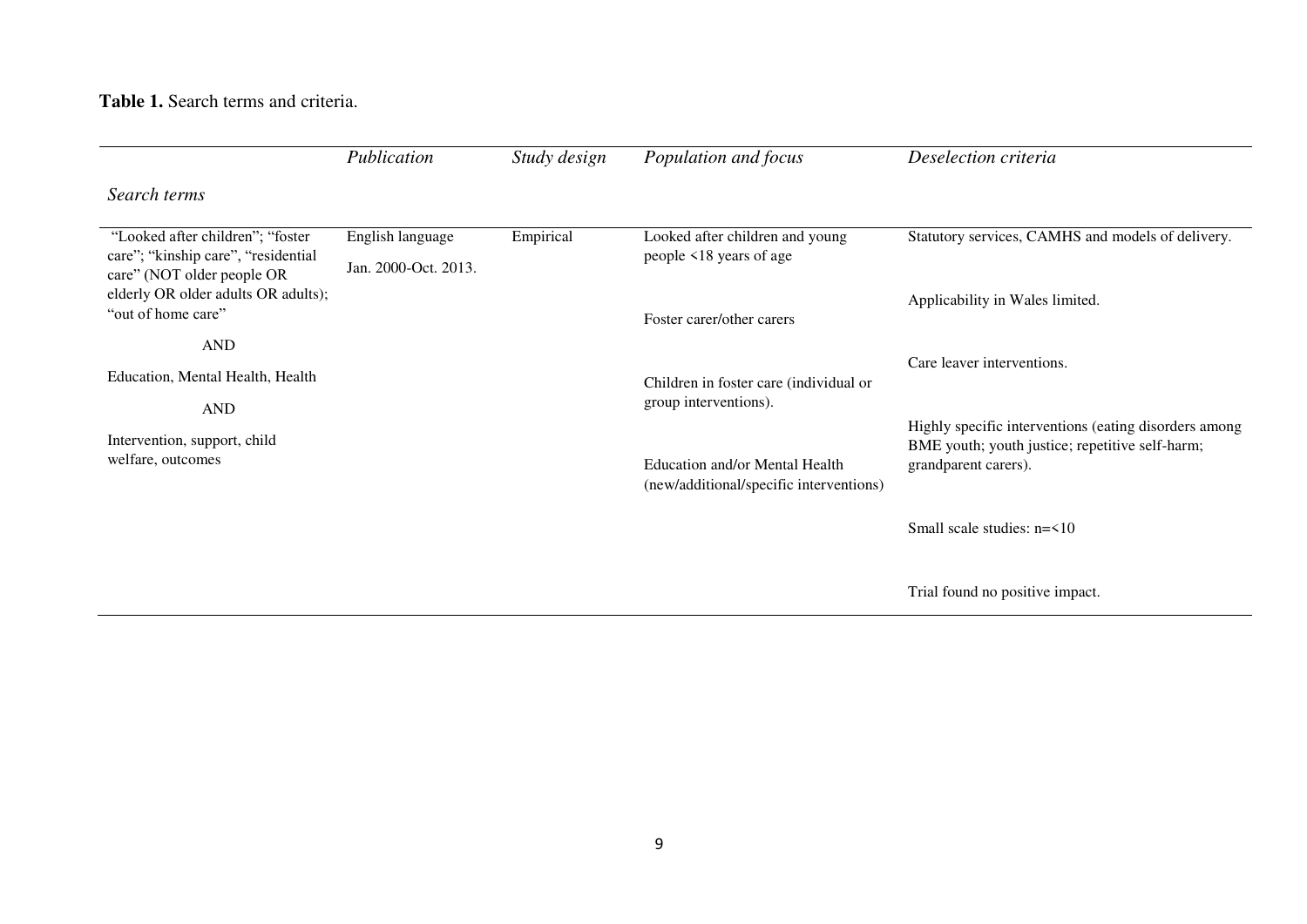The 32 studies were then assigned to individual team members for quality appraisal. The National Institute for Health and Social Care Excellence's Quantitative and Qualitative appraisal checklists (NICE, 2012a b) were used to rate each intervention's methodology as strong, moderate or weak (see Appendix A) and to scrutinise the underlying theory, study design, measures used, target population, use of intervention/control groups, the analysis and findings, especially those that showed a long-term effect on children's functioning. Studies that concentrated on community settings, relationships and problem solving approaches were rated more highly, as were those that directly impacted on the children.

Once this rating exercise was complete, the individual appraisals were shared among the team which reviewed each summary and agreed the studies to be retained. At the end of this stage, 18 interventions were retained (see Appendix B).

In the fourth stage, the 18 interventions were reappraised with heightened attention paid to their potential impact, awareness of underlying issues germane to looked after children, practice relevance and applicability to Wales. There was initial disagreement about the value of four of the 18 interventions but consensus was reached following further discussion. The provisional recommendations for all 18 studies were then discussed by the project team and the advisory panel which drew up a short list of four interventions judged as 'strong' and a fifth as 'weak to moderate'. These can be seen in Table 2. The empirical evidence available on a sixth intervention, *Head, Heart and Hands,* was rated as weak, but members of the Advisory Panel felt that its emphasis on issues highly relevant to looked after children merited recognition.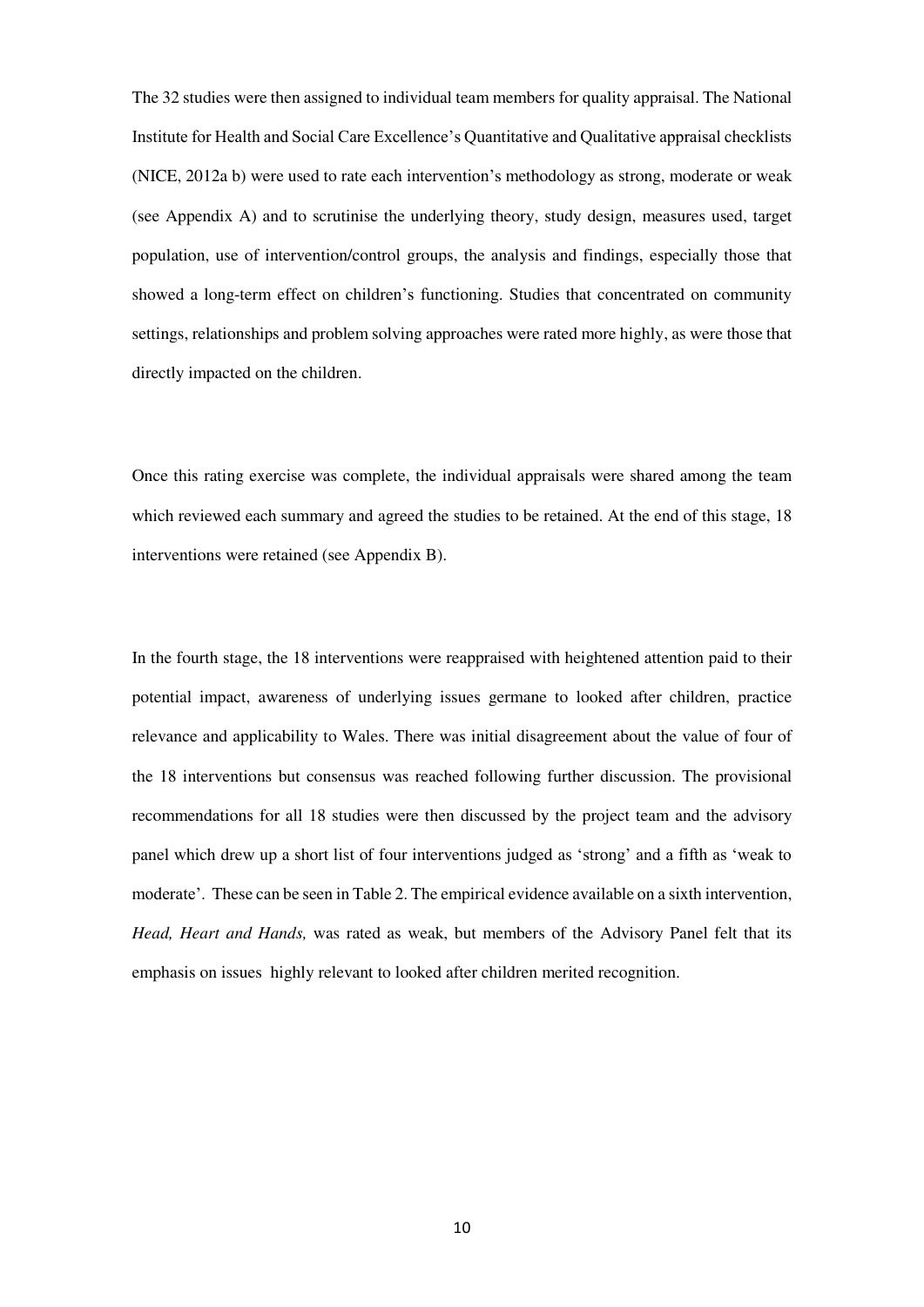**Table 2.** Interventions shortlisted for recommendation.

|                                                                          | Target group                                                                                            | Delivery (schedule/by                                                                                                                                           | Description and content                                                                                                                                                                                                                                   | Evidence of impact                                                                                                                                                                                                                                                                                                                  | Effect size (on key                                                                    | Evaluation of             |
|--------------------------------------------------------------------------|---------------------------------------------------------------------------------------------------------|-----------------------------------------------------------------------------------------------------------------------------------------------------------------|-----------------------------------------------------------------------------------------------------------------------------------------------------------------------------------------------------------------------------------------------------------|-------------------------------------------------------------------------------------------------------------------------------------------------------------------------------------------------------------------------------------------------------------------------------------------------------------------------------------|----------------------------------------------------------------------------------------|---------------------------|
| <i>Intervention</i>                                                      |                                                                                                         | whom)                                                                                                                                                           |                                                                                                                                                                                                                                                           |                                                                                                                                                                                                                                                                                                                                     | <i>measures</i> )                                                                      | <i>available evidence</i> |
| Fostering<br><b>Changes</b>                                              | Carers of 2-12 year<br>olds, can be adapted<br>for over 12s.                                            | Weekly, three-hour group<br>sessions, over twelve weeks.<br>Delivered by: Clinical<br>Specialists from a Tier 4<br>Child and Adolescent<br>Mental Health clinic | Adaptation of the Fostering Changes<br>programme (Pallett, et al. 2005).<br>Targets behaviour and security.<br>Draws on social learning theory,<br>attachment theory and cognitive<br>behavioural techniques.                                             | RCT in UK: intervention group<br>$(n=34)$ control (waitlist) group<br>$(n=29)$ .<br>Improvement on some scales,<br>including emotional and<br>behavioural difficulties,<br>attachment to carers and carer-<br>defined problems.                                                                                                     | SDQ Total. Pre-Post<br>main group effect: 0.32<br>(small)                              | Strong                    |
| <b>Fostering</b><br><b>Healthy</b><br><b>Futures</b><br><b>Programme</b> | 9-11 year olds                                                                                          | Weekly 1.5 hour skills<br>groups for thirty weeks.<br>Delivered by: licensed<br>clinicians together with and<br>graduate student trainees)                      | Developed in Colorado, USA.<br>Targets mental health and related<br>issues. Addresses emotion<br>recognition, problem solving and<br>anger management. Incorporates<br>cognitive behavioural activities.<br>Children mentored by social work<br>students. | RCT with longitudinal follow up:<br>intervention group (n=79), control<br>group (n=77). Statistically<br>significant differences were<br>recorded on mental health (6<br>month follow up), quality of life<br>(end of intervention) and<br>placement permanency (1 year<br>follow up) suggesting the<br>intervention was effective. | Mental Health<br>symptoms: Pre-Post<br>intervention (6)<br>months). $0.51$<br>(medium) | Strong                    |
| <b>Incredible</b><br><b>Years for foster</b><br>carers                   | Carers (primarily for<br>2-8 year olds but has<br>been delivered to<br>carers of young<br>people up 16) | Group sessions (2hr)<br>designed for a maximum of<br>12 carers over 12 weeks.<br>Delivered by 2 facilitators<br>Sessions include<br>discussions, videotape      | Emphasises importance of play, use<br>of incentives, ways to help children<br>learn, effective praise and ways to<br>deal with adverse behaviour.                                                                                                         | RCT undertaken in Wales:<br>intervention group (n=29), control<br>group $n=17$ ). Positive outcomes<br>for intervention group and lower<br>carer depression levels observed.<br>As a parenting programme has                                                                                                                        | SDQ Total and ECBI-I<br>Pre-Post intervention (6)<br>months). Intervention<br>group:   | Strong                    |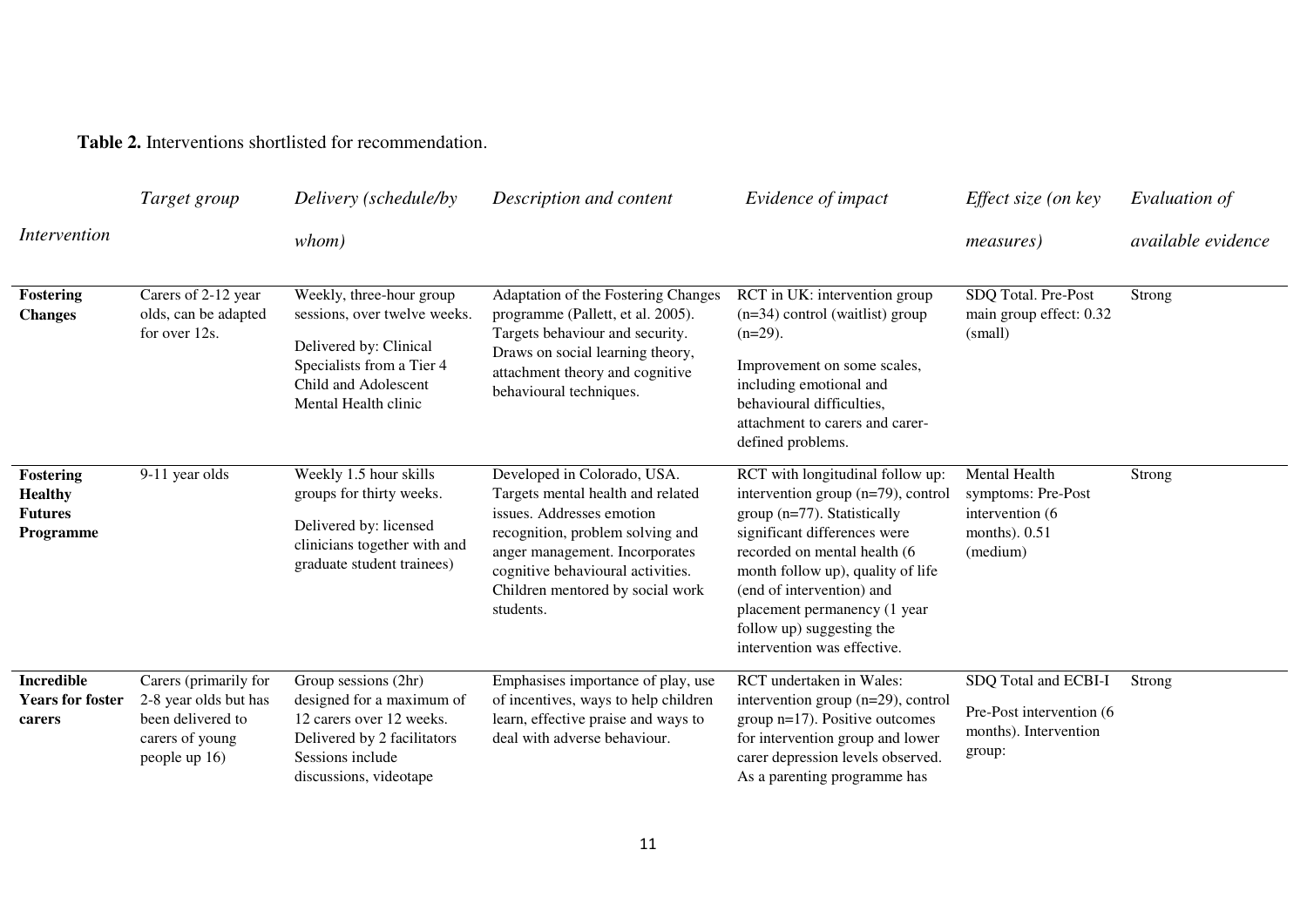|                                                                                          |                                                                              | modelling and rehearsal of<br>strategies.<br>Delivered by: Incredible<br>Years parenting programme<br>mentors.                                                                                                                                                                                                                                                                                            |                                                                                                                                                                                                                                                                                | been found to be effective in<br>prevention and in treating conduct<br>disorders. Endorsed by Welsh and<br>English governments. In use<br>world-wide.                                                                                                                                                                                                               | SDQ: 0.56 (medium);<br>ECBI-I 0.67 (large)<br>respectively.                                                          |                      |
|------------------------------------------------------------------------------------------|------------------------------------------------------------------------------|-----------------------------------------------------------------------------------------------------------------------------------------------------------------------------------------------------------------------------------------------------------------------------------------------------------------------------------------------------------------------------------------------------------|--------------------------------------------------------------------------------------------------------------------------------------------------------------------------------------------------------------------------------------------------------------------------------|---------------------------------------------------------------------------------------------------------------------------------------------------------------------------------------------------------------------------------------------------------------------------------------------------------------------------------------------------------------------|----------------------------------------------------------------------------------------------------------------------|----------------------|
| <b>KEEP:</b><br><b>Keeping foster</b><br>and kinship<br>parents trained<br>and supported | Foster and kinship<br>carers<br>(of age groups $3-6$ , $5-$<br>12 and 12-17) | A 16-20-week programme,<br>with sessions lasting 1.5<br>hours each.<br>Delivered by: Trained<br>facilitator and co-facilitator.                                                                                                                                                                                                                                                                           | Originated in Oregon, USA. Aims to<br>increase positive parenting skills,<br>improve child outcomes, increase<br>positive placement changes and<br>reduce disruption. Theoretical basis is child behaviour problems and an<br>social learning theory.                          | Evaluated in USA, RCT (n=700).<br>The intervention was positively<br>associated with placement stability<br>and 'positive exits'. Reduction in<br>increase in positive parenting<br>techniques observed.                                                                                                                                                            | Externalizing<br>behaviour problems<br>(Achenbach).<br>Pre and Post<br>intervention (6<br>months):<br>$0.7$ (large). | Strong               |
| <b>Paired Reading</b><br>Literacy<br><b>Scheme</b>                                       | Foster carer and child                                                       | Typical intervention<br>involves: i) training<br>workshops for foster carers/<br>social workers / and<br>teachers.<br>ii) carer reading with child<br>for a minimum of 20<br>minutes, three times a week,<br>for 16 weeks.<br>Delivered by: i) training, by<br>Paired Reading lead area co-<br>ordinator and local<br><b>Educational Psychology</b><br>Service.<br>ii) paired reading, by<br>$carer(s)$ . | The intervention requires the carer<br>and child to read together and this<br>gradually progresses to the child<br>reading alone. Has potential to foster<br>more positive relationships between<br>school staff and fosters carers as they<br>make contact on a weekly basis. | Small scale pre-post evaluation<br>with primary aged looked after<br>children in England, UK. Average<br>reading ability progressed by 1<br>year for every month's<br>participation. On-going progress<br>remained uncertain, but findings<br>suggest effective short-term gains.<br>Improvements in children's<br>confidence and enthusiasm<br>observed by carers. | Not reported                                                                                                         | Weak to<br>moderate. |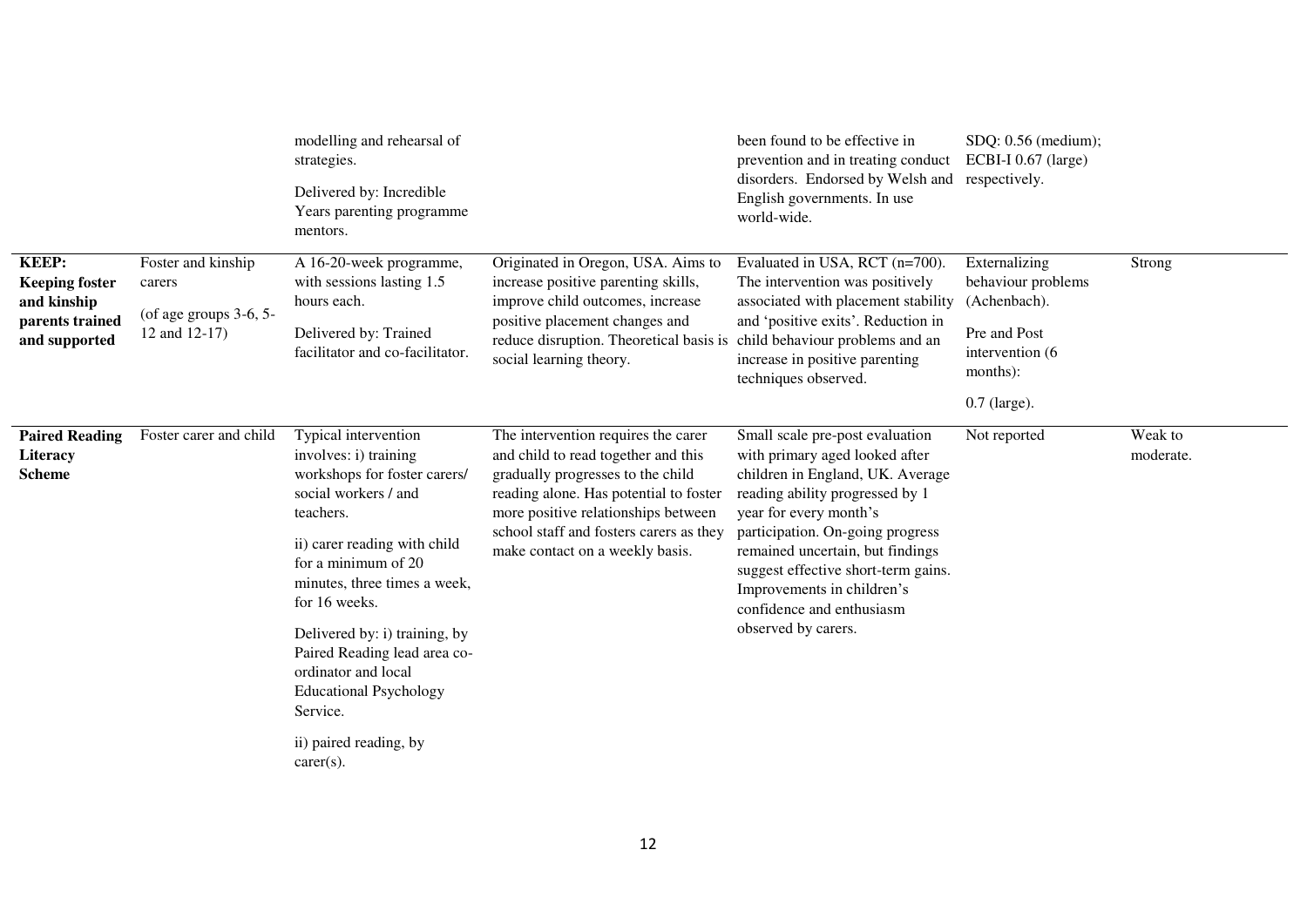#### **Shortlisted intervention consultation**

Having selected the five most robust interventions, the next decision was where to target the investment. Final recommendations about this were informed by the preferences of the expert advisory panel and young people's group. The former stated a preference for interventions that target more than one aspect of children's well-being, include direct work with young people, have originated in or are transferrable to the UK and have been designed for looked after children and carers. The young people liked interventions that involve direct work with young people, have a broad focus, can be used with those living in residential and foster care, and include some followup element to ensure longer-term sustainability. An additional issue was the extent to which the interventions were compatible with the legislative, political, social, economic and geographical context of Wales, especially the impact on children's overall well-being - a key principle of the Social Services and Wellbeing (Wales) Act 2014.

#### **Results: Investment for Wales**

Following presentation of the findings of the scoping study to the funder, the following selection was approved for investment:

- Fostering Changes (Revised Programme)
- Follow-up Support Group for Carers
- Fostering Healthy Futures (feasibility study)
- Piloting of the Fostering Healthy Futures or an adaption of this programme (determined by the recommendations of the feasibility study)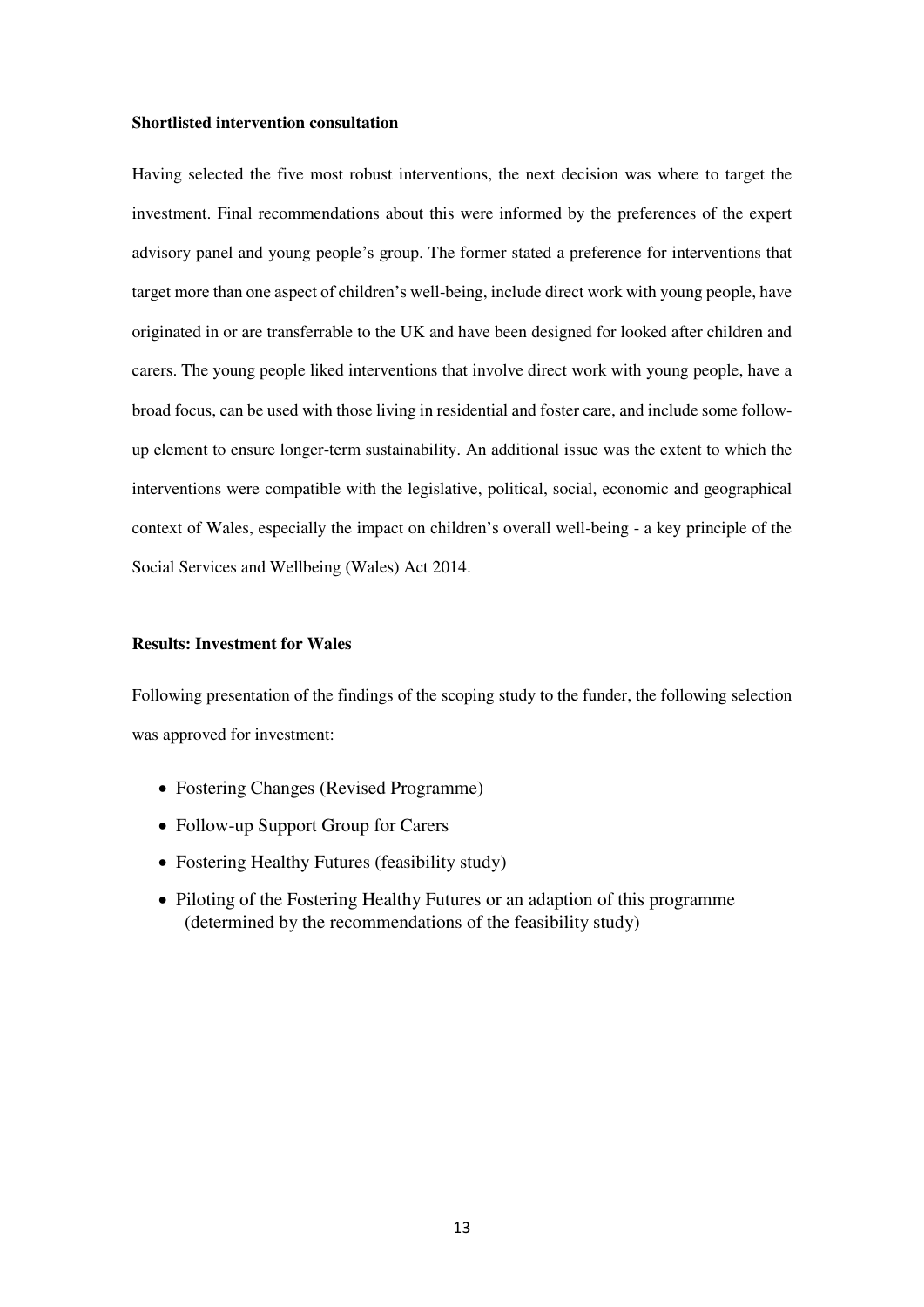This selection will involve a five-year investment<sup>2</sup> in *Fostering Changes* (Revised Programme) rolled out on a phased basis across Wales for foster, residential and kinship carers and feasibility studies to explore the process for implementing or adapting the *Fostering Healthy Futures* programme. The evidence base for both of these programmes is strong. *Fostering Changes* has been successfully implemented in parts of England since 2009, is age and placement inclusive and focuses on the key priorities for enhancing the well-being of looked after children. Likewise, *Fostering Healthy Futures* works directly with looked after children. Both initiatives include provision for on-going evaluation.

#### **Discussion**

-

It is encouraging that this review was able to quickly identify a large number of interventions specifically aimed at improving the outcomes of looked after children and acknowledge the efforts of practice-oriented researchers from a range of disciplines who have highlighted the exceptional needs of such children and sought to fashion effective interventions. But despite this welcome increase in attention, this study has indicated that there is some way to go in establishing a sizeable bank of interventions based on robust evidence of efficacy. Many of the studies deselected reported promising results but had too few participants and/or were focussed on too narrow a subgroup to afford confidence in the generalisability of their findings.

Another common reason for deselection was the lack of evidence of positive impact in key areas of children's functioning. The majority of interventions provided indirect input whichwas mediated through carers, social workers, care workers and teachers. While positive change on

<sup>2</sup> The investment is known as the 'XXX' **[deleted for peer review process]** programme and further details of the programme, the implementation plan and evaluation programme can be accessed via: (XXX) **[deleted for peer review process]**.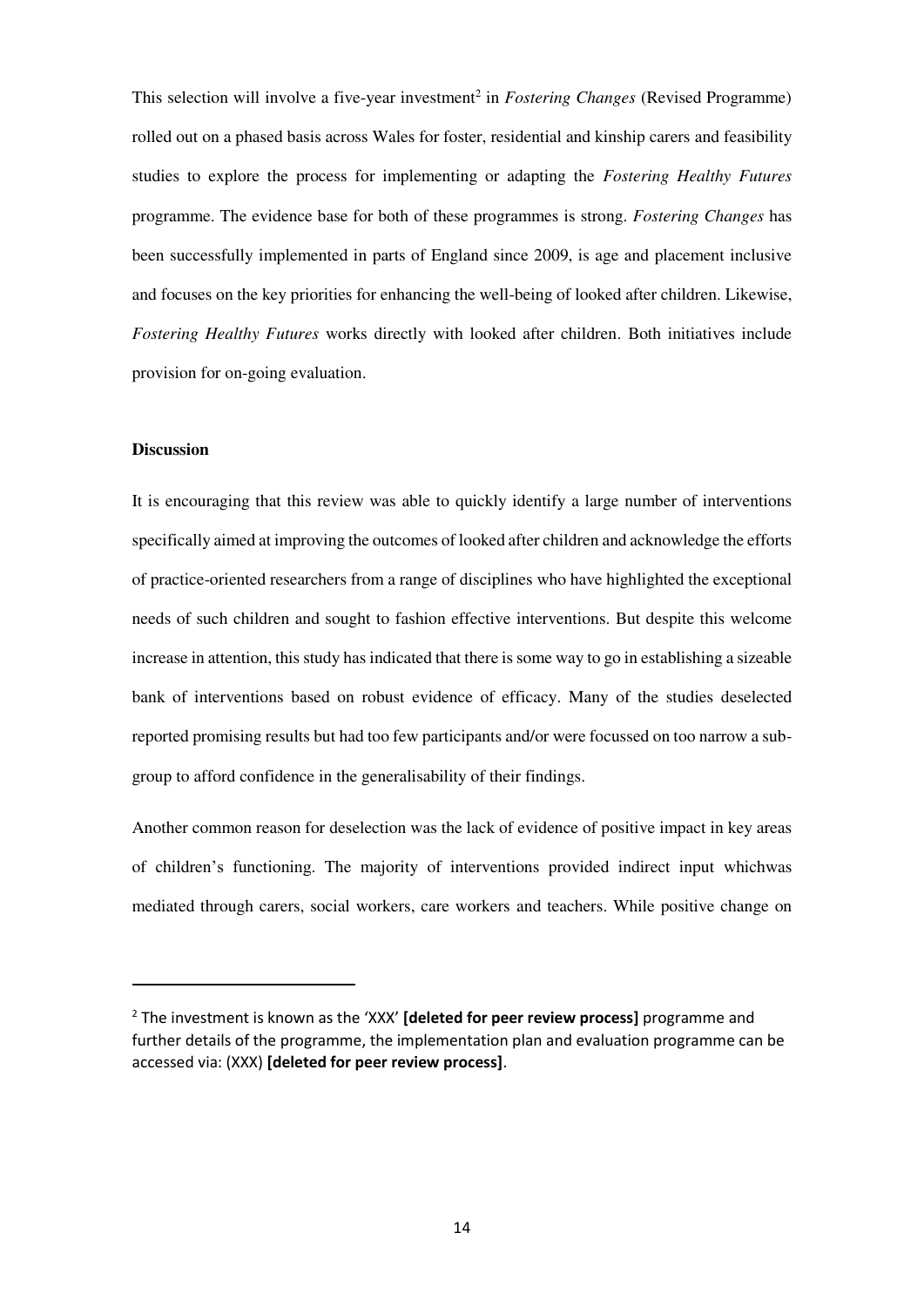indirect outcome measures such as carers' knowledge and satisfaction is pleasing, the inability of many studies to demonstrate any significant effect in key areas of the child's functioning is disappointing.

In recent times the social work profession has been increasingly challenged to demonstrate that its practice is based on sound evidence. Some within the profession have turned, therefore, to evidence based practice (EBP): a scientific model for the appraisal of intervention efficacy which originated in the field of medicine (Straus et al., 2011). An allure of EBP is that it offers a purportedly objective appraisal of evidence which may safeguard against criticism of subjectivity and bias. Integral to EBP is a predetermined hierarchical system of evaluation with meta-analyses of randomised control trials (RCTs) and individual RCTs considered the 'gold standard' and qualitative case studies regarded as inherently weak. Unsurprisingly, EBP is among the most contentious of issues in contemporary social work (Mullen and Streiner, 2004). Critics argue that it is too mechanistic, narrow in focus, impractical and of low ecological validity and restricts clinical judgement or creative interventions, preferring terms such as Evidence-Informed Practice (Nevo and Slonim-Nevo, 2011) or Evidence-Guided Practice (Gitterman and Knight, 2013).

This review has shown that this for and against debate is an oversimplification as in reality there is no substantial body of research evidence available to practitioners (Mullen and Streiner, 2004). Few of the interventions scrutinised in this exercise were highly rated against orthodox EBP criteria, suggesting that empirical research on efficacy in child care is still very much in its infancy, making the current utility of EBP frameworks , at best, restricted. In addition, as the LAC population is immensely heterogeneous and the needs of some children can only be met by interventions tailored to meet a child's specific needs, highly structured interventions have to have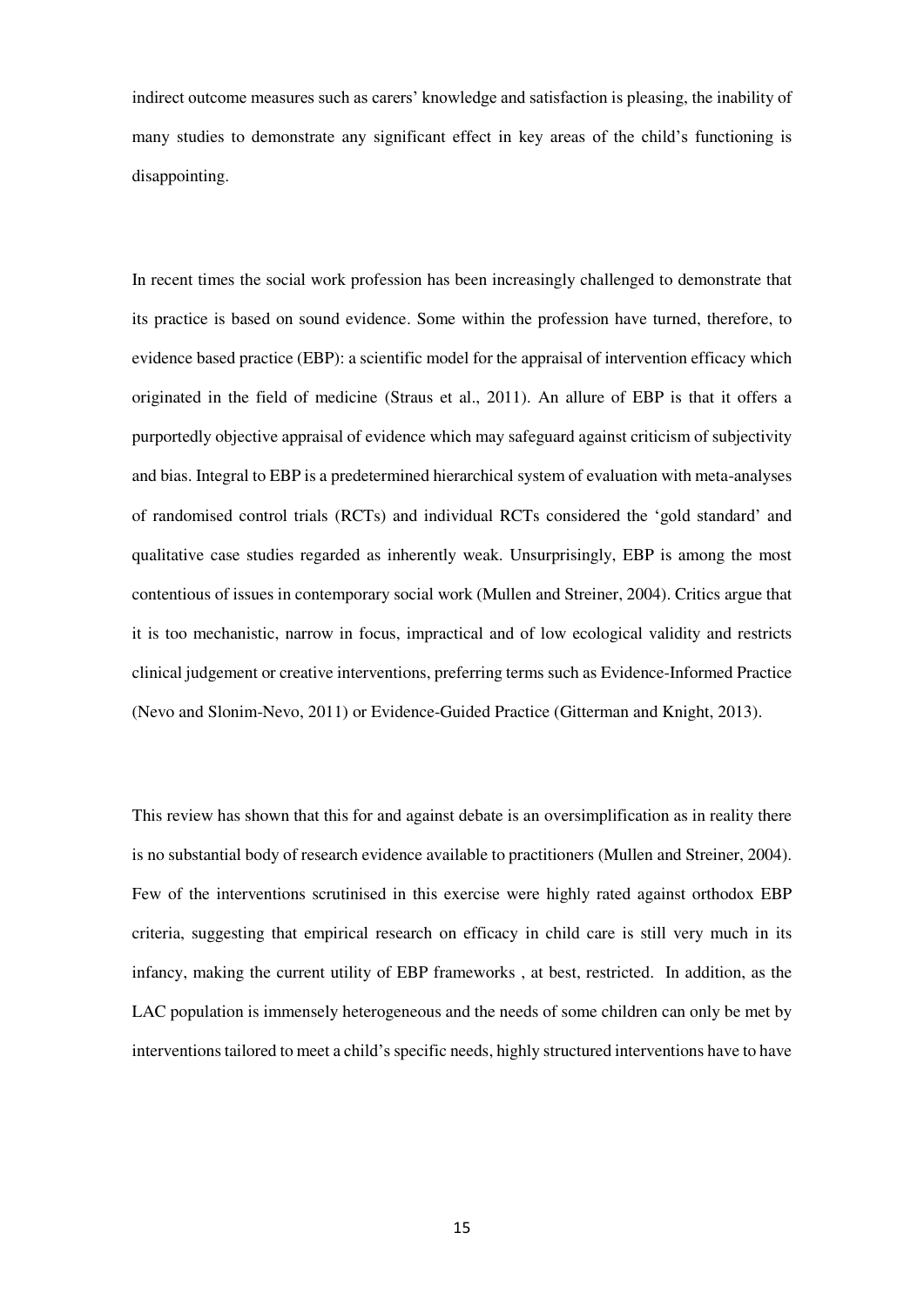some flexibility. Users' perceptions and wishes can also be important and have to be incorporated somehow.

All of this made the task of the review team especially difficult; it was charged with recommending intervention(s) for funding which required maintaining the integrity of decision making while employing an eclectic and consultative approach. In one case, an intervention was considered weak scientifically but some members of the expert advisory group clearly liked it and it was retained until the latter stages of the exercise for the purpose of highlighting a novel and promising intervention rather than being nominated as a good investment.

This review also reinforced what practitioners know by experience; there is unlikely to be an intervention that will serve as the panacea for all the challenges faced by the looked after population and it is no surprise, therefore, that a wide range of outcomes were targeted using a myriad of approaches. It is remarkable, however, given the context of practice within Wales and the emphasis on reducing the care population (WAG, 2016; ADSS, Cymru, 2013) that so few studies specifically targeted rehabilitation. It is probable that the authors of many small-scale interventions consider such an objective to be beyond the scope of a 'bolt-on' intervention and the preserve of social services. Paradoxically, however, any intervention that is not closely aligned with the primary objectives of social services, CAMHS and adoption support services may struggle to see meaningful success.

#### **Limitations**

This review was, of necessity, undertaken within a short timescale. The use of rapid review methodology provided a helpful framework, but it is acknowledged that the project team could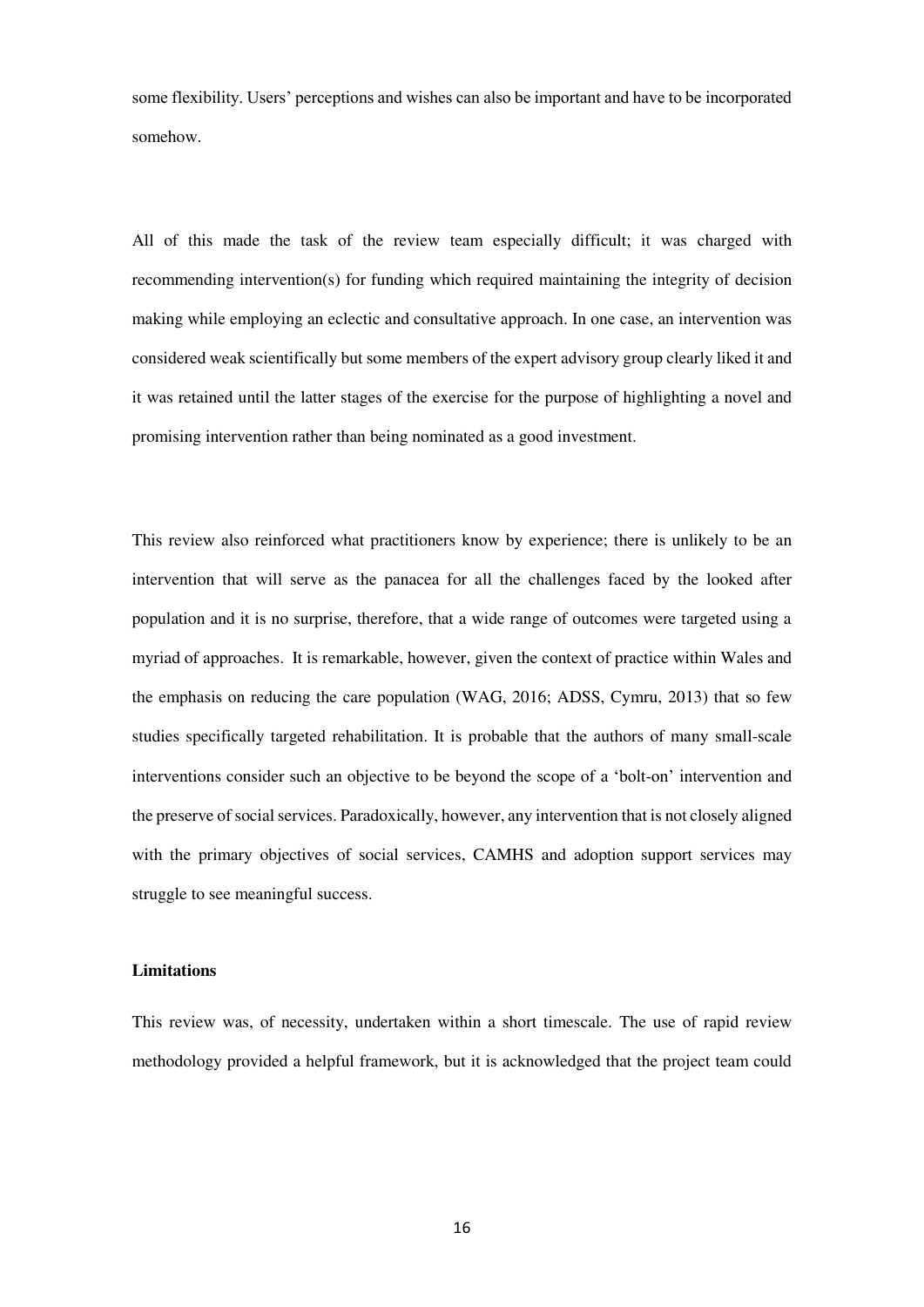not apply the same degrees of scrutiny to studies as would be typically occur during a full systematic review. In addition, the development of evidence based clearinghouses and repositories in social work have clearly helped to promote EBP and quality ratings of some programmes considered in the review are readily accessible therein. Although these were consulted informally as part of the initial trawl of literature, a structured search strategy was not applied.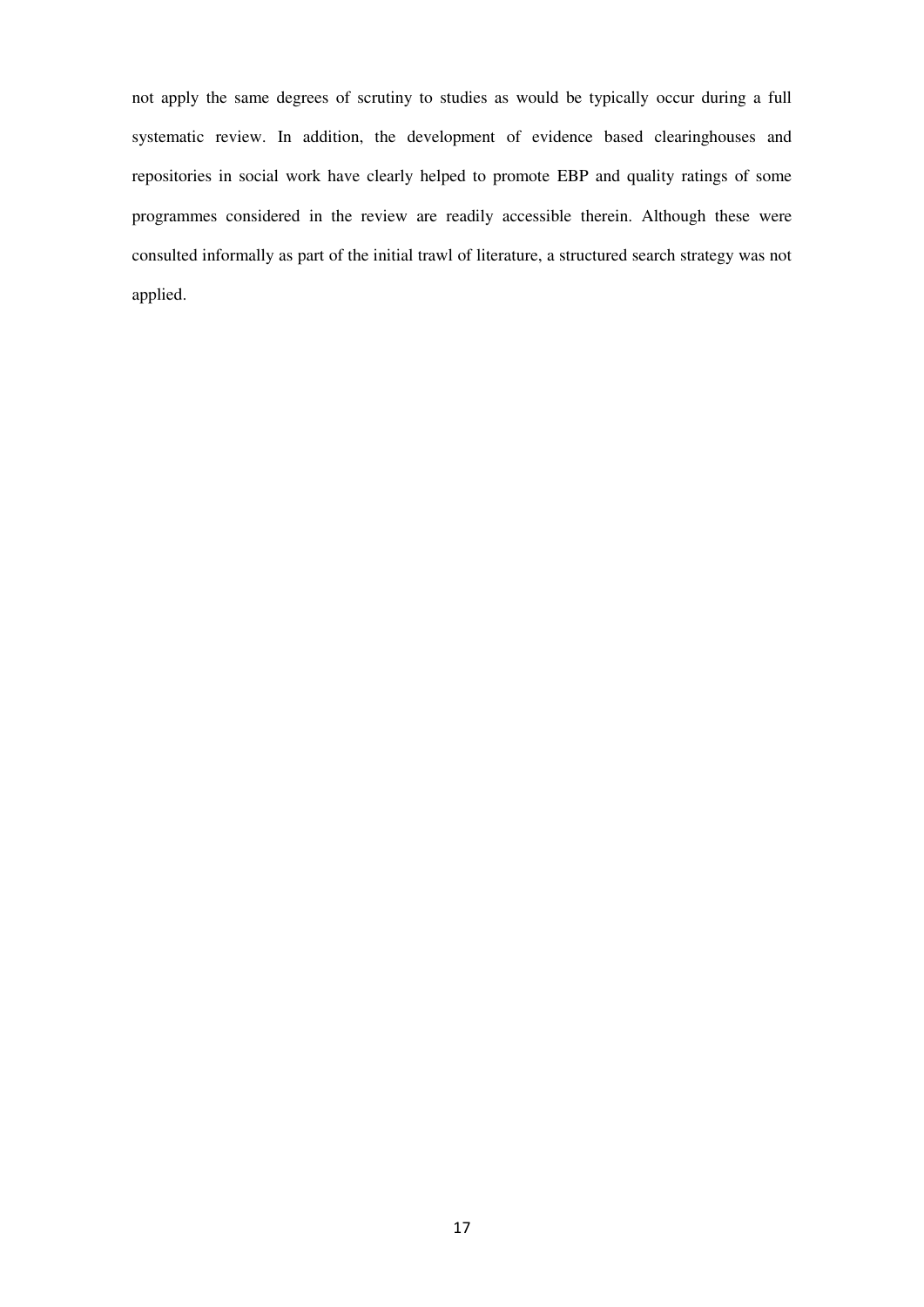#### **References**

- ADSS Cymru (2013) *Research on Differences in the Looked After Children Population*. CordisBright Consulting: London.
- Axford N (2008) Are looked after children socially excluded? *Adoption & Fostering* 32(4): 5-18.

BAAF (2014) *Statistics: UK*. [http://www.baaf.org.uk/res/stats.](http://www.baaf.org.uk/res/stats)

- Berridge D (2012) Educating young people in care: What have we learned. *Children and Youth Services Review* 34: 1171-1175.
- Briskman J, Castle J, Blackeby K, Bengo C, Slack K, Stebbens C, Leaver W and Scott S (2010) *Randomised Controlled Trial of the Fostering Changes Programme*. [https://www.gov.uk/government/uploads/system/uploads/attachment\\_data/file/183398/DFE-](https://www.gov.uk/government/uploads/system/uploads/attachment_data/file/183398/DFE-RR237.pdf)[RR237.pdf.](https://www.gov.uk/government/uploads/system/uploads/attachment_data/file/183398/DFE-RR237.pdf)
- Bywater T, Hutchings J, Linck P, Whitaker C, Daley D, Yeo ST and Edwards RT (2011) Incredible years parent training support for foster carers in Wales: A multi-centre feasibility study. *Child Care Health* 37(2): 233-243.
- Cameron C (2011) Social pedagogy: What questions can we ask about its value and effectiveness? *Children Australia* 36(4): December 2011.
- Cameron C and Petrie P (2011) *Social Pedagogy and Foster Care: A scoping study.* Thomas Corum Research Unit: Institute of Education: University of London.

Cameron C, Petrie P, Wigfall V, Kleipoedszus S and Jasper A (2011) *Final Report of the Social Pedagogy Pilot Programme: Development and implementation*. [http://eprints.ioe.ac.uk/6767/1/Cameron2011Final%28Report%29.pdf.](http://eprints.ioe.ac.uk/6767/1/Cameron2011Final%28Report%29.pdf)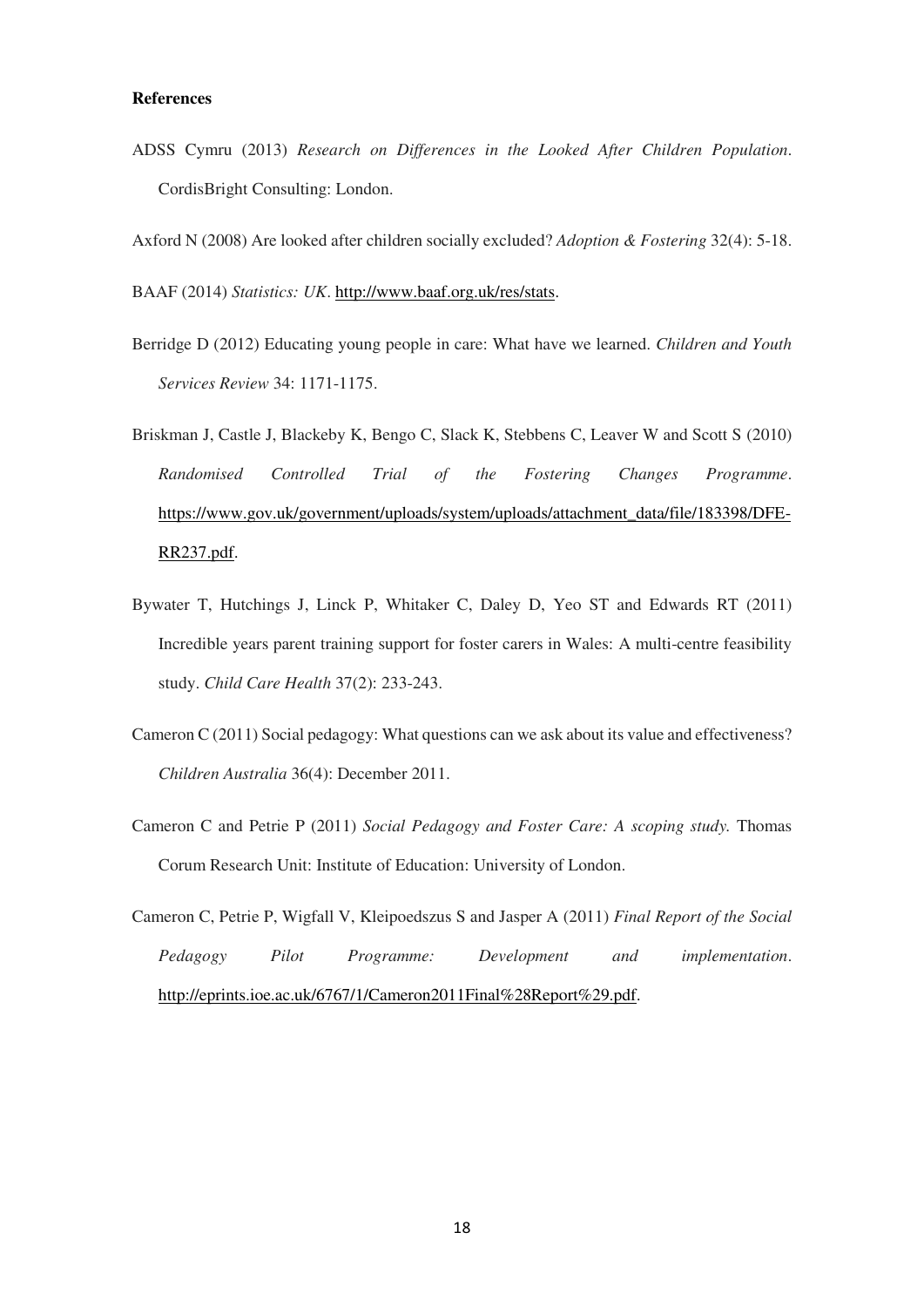- Collins JA and Fauser BCJM (2005) Balancing the strengths of systematic and narrative reviews. *Human Reproduction Update* 11(2): 103-104.
- Coman W and Devaney J (2011) Reflecting on outcomes for looked-after children: An ecological perspective. *Child Care in Practice* 17(1): 37-53.
- Craine N, Midgley C, Zou L, Evans H, Whitaker R and Lyons M (2014) Elevated teenage conception risk amongst looked after children: A national audit. *Public Health* 128: 668-670.
- CSSIW (2015) *National Inspection of Safeguarding and Care Planning of Looked After Children and Care Leavers*. Care and Social Services Inspectorate Wales: Cardiff.
- Department for Children Schools and Families (DCSF) (2009a) *Promoting the Health of Looked After Children.* Research Report DCSF-RR125. [http://dera.ioe.ac.uk/11156/1/DCSF-](http://dera.ioe.ac.uk/11156/1/DCSF-RR125.pdf)[RR125.pdf>](http://dera.ioe.ac.uk/11156/1/DCSF-RR125.pdf).
- Department for Children Schools and Families (DCSF) (2009b) *Statutory guidance on promoting the Health and Well-being of Looked After Children*. Department for Children Schools and Families, DCSF Publications: Nottingham.
- Forrester D, Goodman K, Cocker C, Binnie C and Jensch G (2009). What is the impact of public care on children's welfare? A review of research findings from England and Wales and their policy implications. *Journal of Social Policy* 38(3): 439-456.
- Furnivall J (2013) *Understanding Suicide and Self-harm Amongst Children in Care and Care Leavers*, CELCIS. [http://www.iriss.org.uk/resources/understanding-suicide-and-self-harm](http://www.iriss.org.uk/resources/understanding-suicide-and-self-harm-amongst-children-care-and-care-leavers.)[amongst-children-care-and-care-leavers.](http://www.iriss.org.uk/resources/understanding-suicide-and-self-harm-amongst-children-care-and-care-leavers.)
- Gitterman A, and Knight C (2013) Evidence-guided practice: Integrating the science and art of social work. Families in society. *The Journal of Contemporary Social Services* 94(2): 70-78.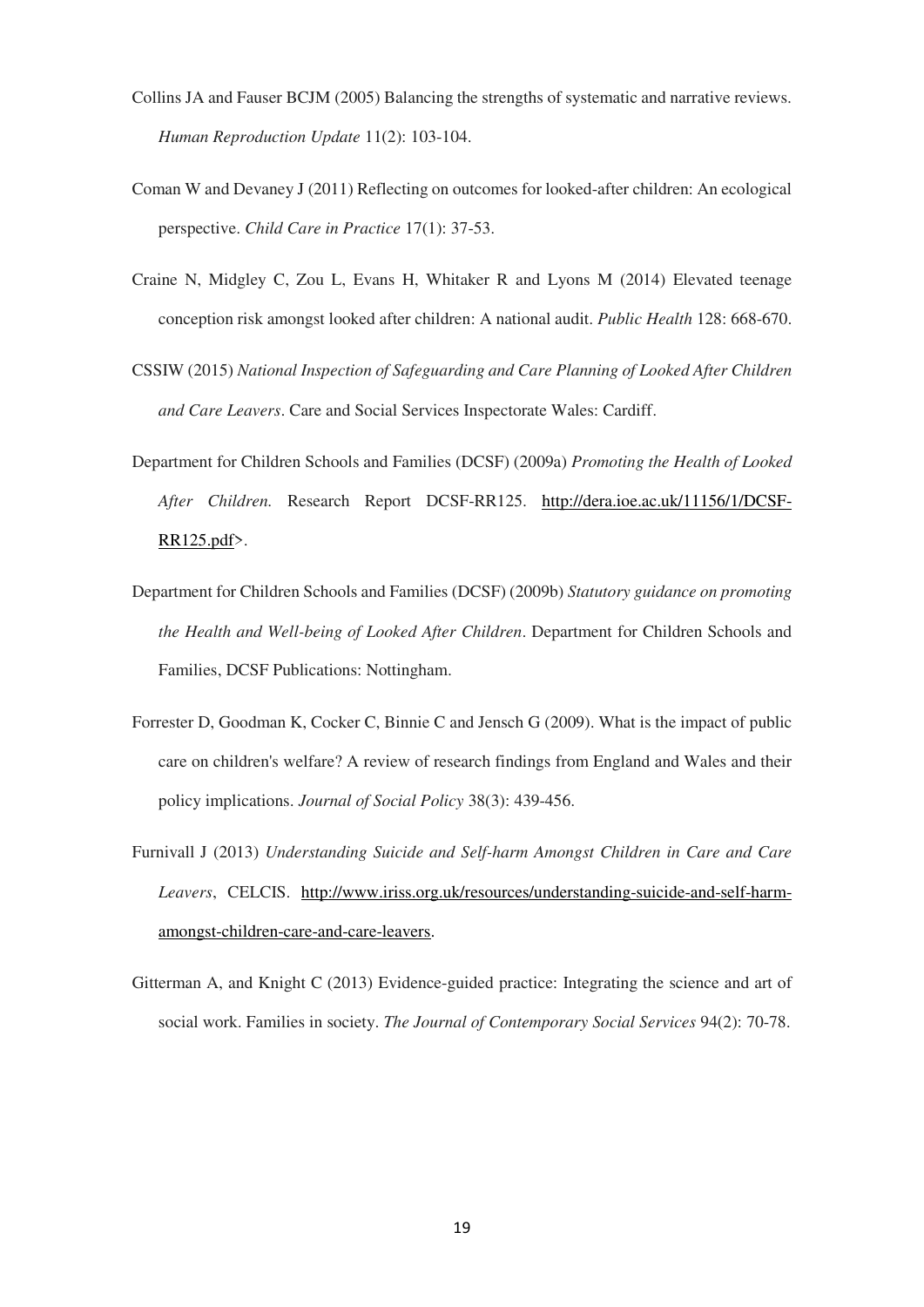- Guishard-Pine J, McCall S and Hamilton L (2007) *Understanding Looked After Children: An introduction to psychology for foster care*. London:Jessica Kingsley Publishers.
- Hicks L, Simpson D, Mathews I, Koorts H and Cooper K (2012) *Communities in Care: A scoping review to establish the relationship of community to the lives of looked after children and young people.* [http://eprints.lincoln.ac.uk/6066/1/Communities\\_in\\_care\\_-](http://eprints.lincoln.ac.uk/6066/1/Communities_in_care_-_A_scoping_review.pdf) [\\_A\\_scoping\\_review.pdf.](http://eprints.lincoln.ac.uk/6066/1/Communities_in_care_-_A_scoping_review.pdf)
- Holland S (2015) *Children's Commissioner for Wales: Annual report and accounts. Office of the Children's Commissioner for Wales*. Swansea: UK.
- Hutchings J (2012) The Incredible Years Programme in Wales. *International Journal of Conflict and Violence* 6(2): 225-233.
- Jones R, Everson-Hock ES, Papaioannou D, Guillaume I, Goyder E, Chilcott J, Cooke J, Payne N, Duernas A, Sheppard LM and Swann C (2011) Factors associated with outcomes for looked-after children and young people: A correlates review of the literature. *Child: Care, Health and Development* 37(5): 613-622.
- Leathers SJ, Spielfogel,JE, McMeel LS and Atkins MS (2011) Use of a parent management training intervention with urban foster parents: A pilot study. *Children and Youth Services Review* 33(7): 1270–1279.
- Leve LD, Harold GT, Chamberlain P, Landsverk JA, Fisher PA and Vostanis P (2012) Practitioner review: Children in foster care – vulnerabilities and evidence-based interventions that promote resilience processes. *Journal of Child Psychology and Psychiatry* 53(12): 1197- 1211.
- Linares LO, Montalto D, Li M, and Oza VS (2006) A promising parenting intervention in foster care. *Journal of Consulting & Clinical Psychology* 74(1): 32–41.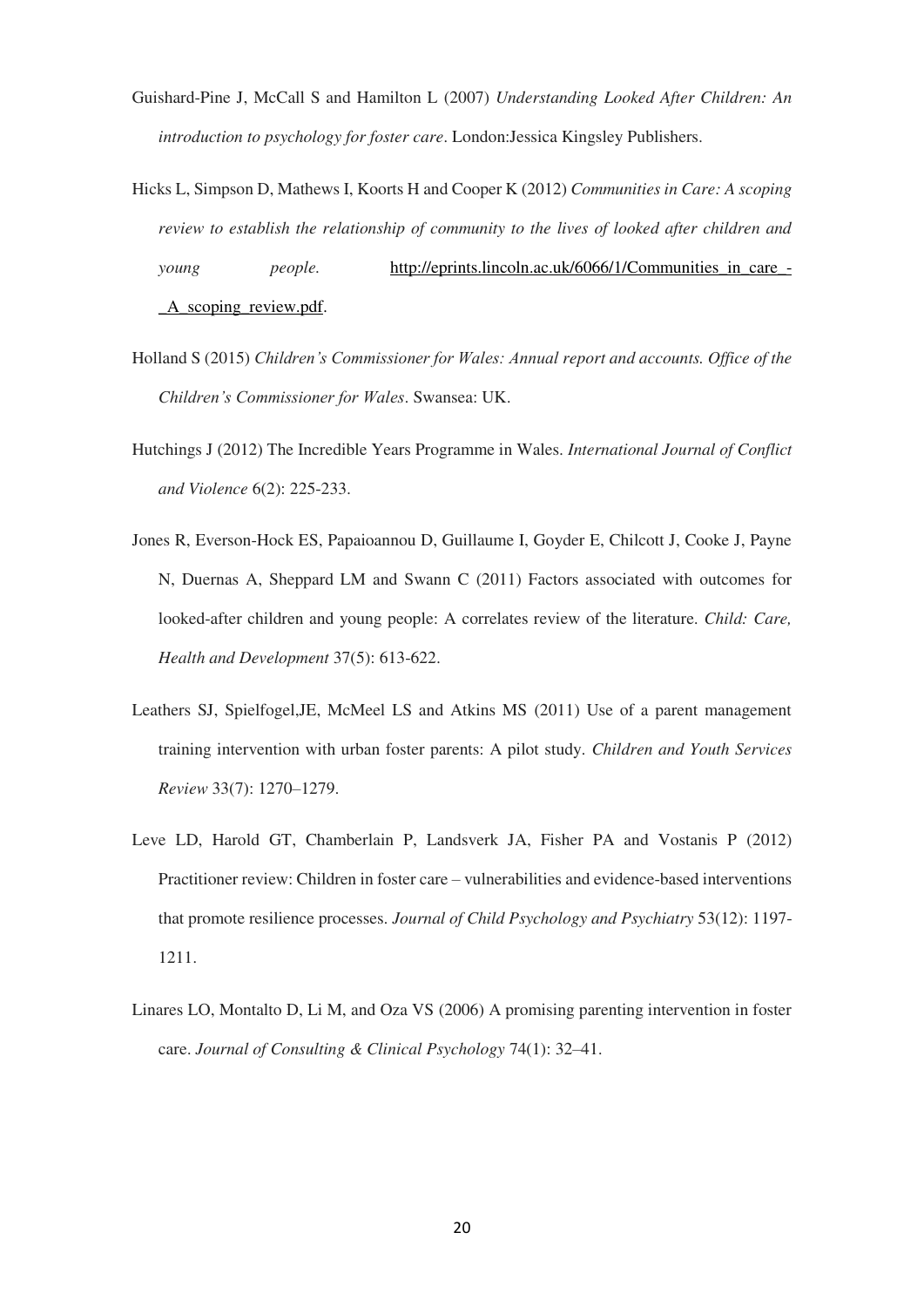- Meltzer H, Lader D, Corbin T, Goodman R and Ford T (2004) *The Mental Health of Young People Looked After by Local Authorities in Wales*. London: Office for National Statistics.
- Mullen EJ, and Streiner DL (2004) The Evidence for and against evidence-based practice. *Brief Treatment and Crisis Intervention 4*(2): 111–121. http://doi.org/10.1093/brieftreatment/mhh009.
- Nevo I, and Slonim-Nevo V (2011) The myth of evidence-based practice: Towards evidenceinformed practice. *British Journal of Social Work 41*(6): 1176–1197. http://doi.org/10.1093/bjsw/bcq149.
- NICE guidance (2010) *Looked-After Children and Young People. NICE public health guidance*  28*.* [http://www.nice.org.uk/nicemedia/live/13244/51173/51173.pdf.](http://www.nice.org.uk/nicemedia/live/13244/51173/51173.pdf)
- NICE (2012a) Quality appraisal checklist quantitative intervention studies. In: *Methods for the Development of NICE Public Health Guidance. 3rd Ed.* [http://publications.nice.org.uk/methods-for-the-development-of-nice-public-health](http://publications.nice.org.uk/methods-for-the-development-of-nice-public-health-guidance-third-edition-pmg4/appendix-f-quality-appraisal-checklist-quantitative-intervention-studies)[guidance-third-edition-pmg4/appendix-f-quality-appraisal-checklist-quantitative](http://publications.nice.org.uk/methods-for-the-development-of-nice-public-health-guidance-third-edition-pmg4/appendix-f-quality-appraisal-checklist-quantitative-intervention-studies)[intervention-studies.](http://publications.nice.org.uk/methods-for-the-development-of-nice-public-health-guidance-third-edition-pmg4/appendix-f-quality-appraisal-checklist-quantitative-intervention-studies)
- NICE (2012b) Quality appraisal checklist qualitative studies. In: *Methods for the development of NICE public health guidance 3rd Ed.* [http://publications.nice.org.uk/methods-for-the](http://publications.nice.org.uk/methods-for-the-development-of-nice-public-health-guidance-third-edition-pmg4/appendix-h-quality-appraisal-checklist-qualitative-studies)[development-of-nice-public-health-guidance-third-edition-pmg4/appendix-h-quality](http://publications.nice.org.uk/methods-for-the-development-of-nice-public-health-guidance-third-edition-pmg4/appendix-h-quality-appraisal-checklist-qualitative-studies)[appraisal-checklist-qualitative-studies.](http://publications.nice.org.uk/methods-for-the-development-of-nice-public-health-guidance-third-edition-pmg4/appendix-h-quality-appraisal-checklist-qualitative-studies)
- Nilsen W (2007) Fostering futures: A preventive intervention program for school-age children in foster care. *Clinical Child Psychology & Psychiatry* 12(1): 45–63.
- Osborne C, Alfano J, and Winn T (2010) Paired reading as a literacy intervention for foster children. *Adoption & Fostering* 34(4): 17–26.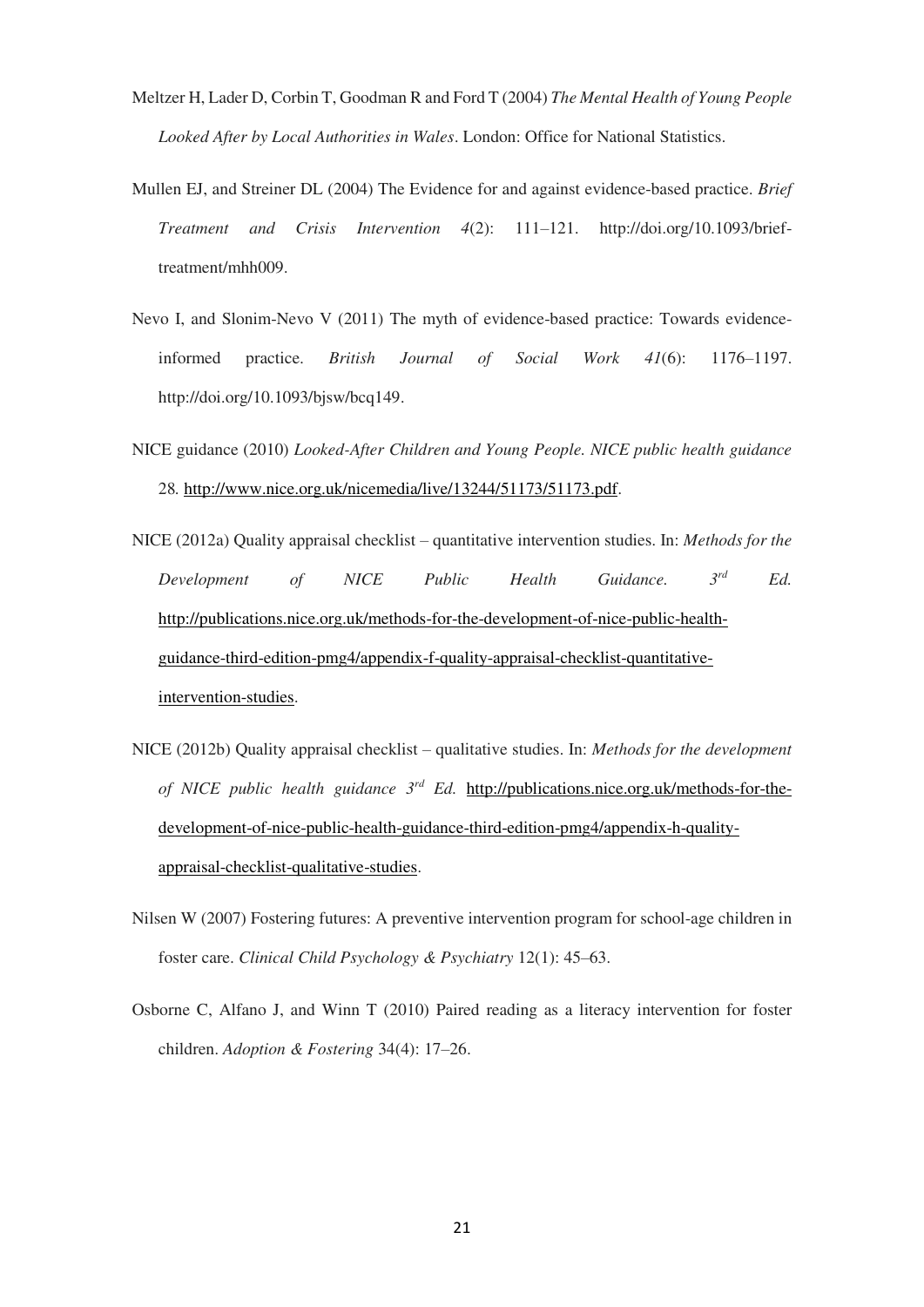- Panwar N, and Wilson O (2011) Substance misuse in looked after children (LAC) of North East Lincolnshire. *Archives of Disease in Childhood*, 96(Suppl 1): A65-A65.
- Price JM, Chamberlain P, Landsverk J, Reid JB, Leve LD and Laurent H (2008) Effects of a foster parent training intervention on placement changes of children in foster care. *Child Maltreatment* 13(1): 64–75.
- Price JM, Chamberlain P, Landsverk J and Reid J (2009) KEEP foster-parent training intervention: Model description and effectiveness. *Child & Family Social Work* 14(2): 233– 242.
- Rees P (2013) The mental health, emotional literacy, cognitive ability, literacy attainment and 'resilience' of 'looked after children': A multidimensional, multiple-rater population based study. *British Journal of Clinical Psychology* 52(2): 183-198.
- Rights and Young Persons (Wales) Measure. Welsh Assembly Government. Cardiff: UK.
- Sempik J (2010) *The Mental Health of Looked After Children Under 5 Years*. [http://www.nice.org.uk/nicemedia/live/11879/47446/47446.pdf.](http://www.nice.org.uk/nicemedia/live/11879/47446/47446.pdf)

Shaw IGR and Holland S (2014) *Doing Qualitative Research in Social Work*. Sage: London.

- StatsWales (2014) A Review of the Comparability of Statistics of Children Looked After by Local Authorities in the Different Countries of the United Kingdom. [http://gov.wales/docs/statistics/2014/140523-review-comparability-statistics-children](http://gov.wales/docs/statistics/2014/140523-review-comparability-statistics-children-looked-after-local-authorities-en.pdf)[looked-after-local-authorities-en.pdf.](http://gov.wales/docs/statistics/2014/140523-review-comparability-statistics-children-looked-after-local-authorities-en.pdf)
- StatsWales (2015) Children aged 16 and over ceasing to be looked after during year ending 31 March by local authority, qualifications and measure. [https://statswales.wales.gov.uk/Catalogue/Health-and-Social-Care/Social-](https://statswales.wales.gov.uk/Catalogue/Health-and-Social-Care/Social-Services/Childrens-Services/Children-Looked-After/Educational-Qualifications-of-Care-Leavers/childrenaged16andoverceasingtobelookedafterduringyearending31march-by-localauthority-qualifications-measure)[Services/Childrens-Services/Children-Looked-After/Educational-Qualifications-of-Care-](https://statswales.wales.gov.uk/Catalogue/Health-and-Social-Care/Social-Services/Childrens-Services/Children-Looked-After/Educational-Qualifications-of-Care-Leavers/childrenaged16andoverceasingtobelookedafterduringyearending31march-by-localauthority-qualifications-measure)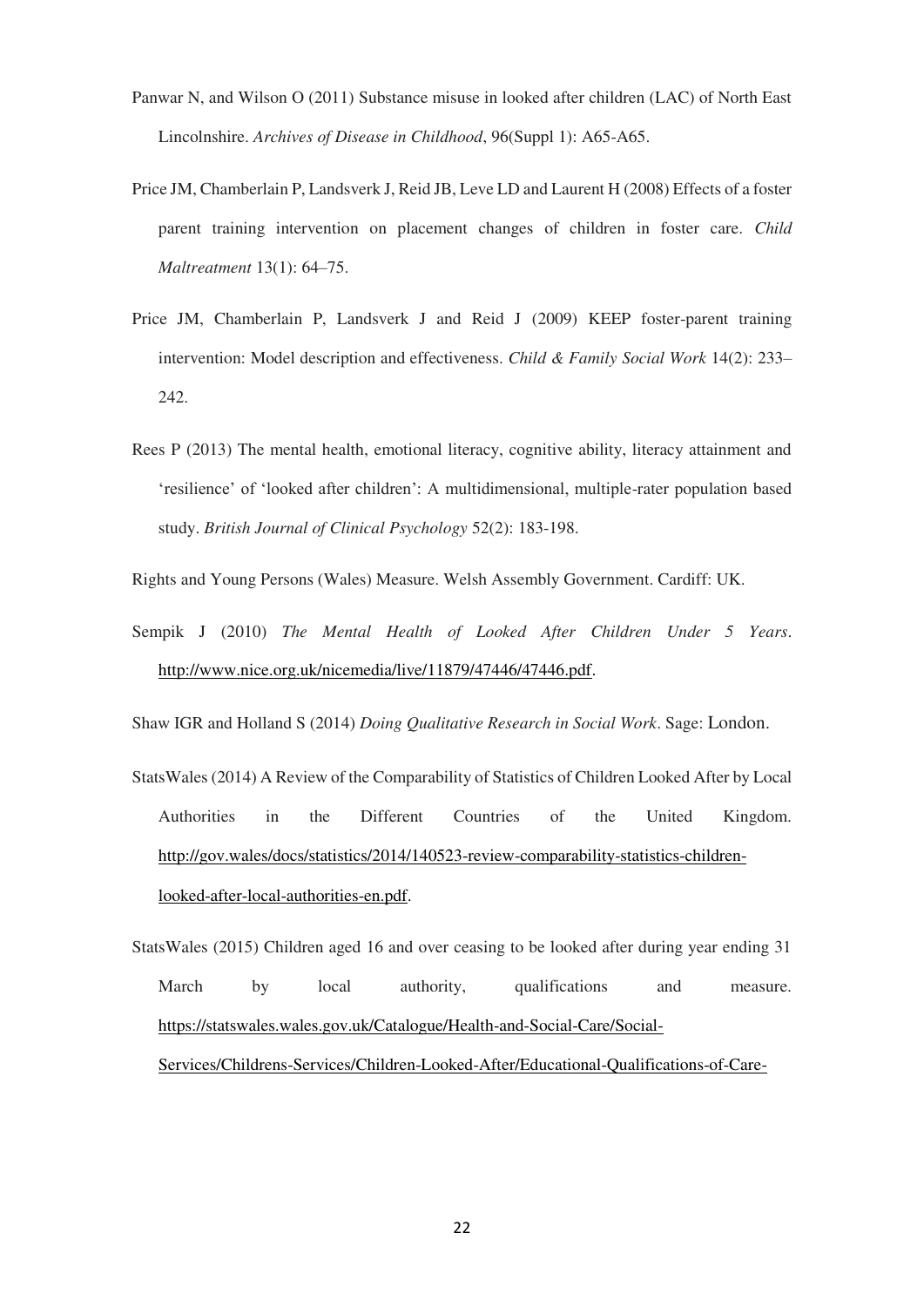[Leavers/childrenaged16andoverceasingtobelookedafterduringyearending31march-by](https://statswales.wales.gov.uk/Catalogue/Health-and-Social-Care/Social-Services/Childrens-Services/Children-Looked-After/Educational-Qualifications-of-Care-Leavers/childrenaged16andoverceasingtobelookedafterduringyearending31march-by-localauthority-qualifications-measure)[localauthority-qualifications-measure.](https://statswales.wales.gov.uk/Catalogue/Health-and-Social-Care/Social-Services/Childrens-Services/Children-Looked-After/Educational-Qualifications-of-Care-Leavers/childrenaged16andoverceasingtobelookedafterduringyearending31march-by-localauthority-qualifications-measure)

- Straus SE, Scott Richardson W, Glasziou P and Haynes RB (2011) Evidence-Based Medicine: How to practice and teach it. Edinburgh, London, New York.
- Taussig HN, Culhane SE, Garrido E and Knudtson MD (2012) RCT of a mentoring and skills group program: Placement and permanency outcomes for foster youth. *Pediatrics* 130: 33-39.
- Taussig HN and Culhane SE (2010) Impact of a mentoring and skills group program on mental health outcomes for maltreated children in foster care. *Archives of Pediatrics and Adolescent Medicine* 164: 739-746.
- The Scottish Government (TSG) (2015) *Getting it Right for Looked After Children and Young People: Early engagement, early permanence and improving the quality of care.* The Scottish Government: Edinburgh.
- Welsh Assembly Government (WAG) (2004) *Children and Young People: Rights to Action.* Welsh Assembly Government: Cardiff, UK.
- Welsh Assembly Government (WAG) (2007a) *Towards a Stable Life and a Brighter Future.*  Welsh Assembly Government: Cardiff, UK.
- Welsh Assembly Government (WAG) (2007b) *A Strategy for Social Services in Wales over the Next Decade.* Welsh Assembly Government: Cardiff, UK.
- Welsh Assembly Government (WAG) (2016) *Raising the Ambitions and Educational Attainment of Children who are looked after in Wales: Strategy.* Welsh Government: Cardiff.
- Welsh Audit Office (WAO) (2012) *The Educational Attainment of Looked After Children and Young People.* Wales Audit Office: Cardiff.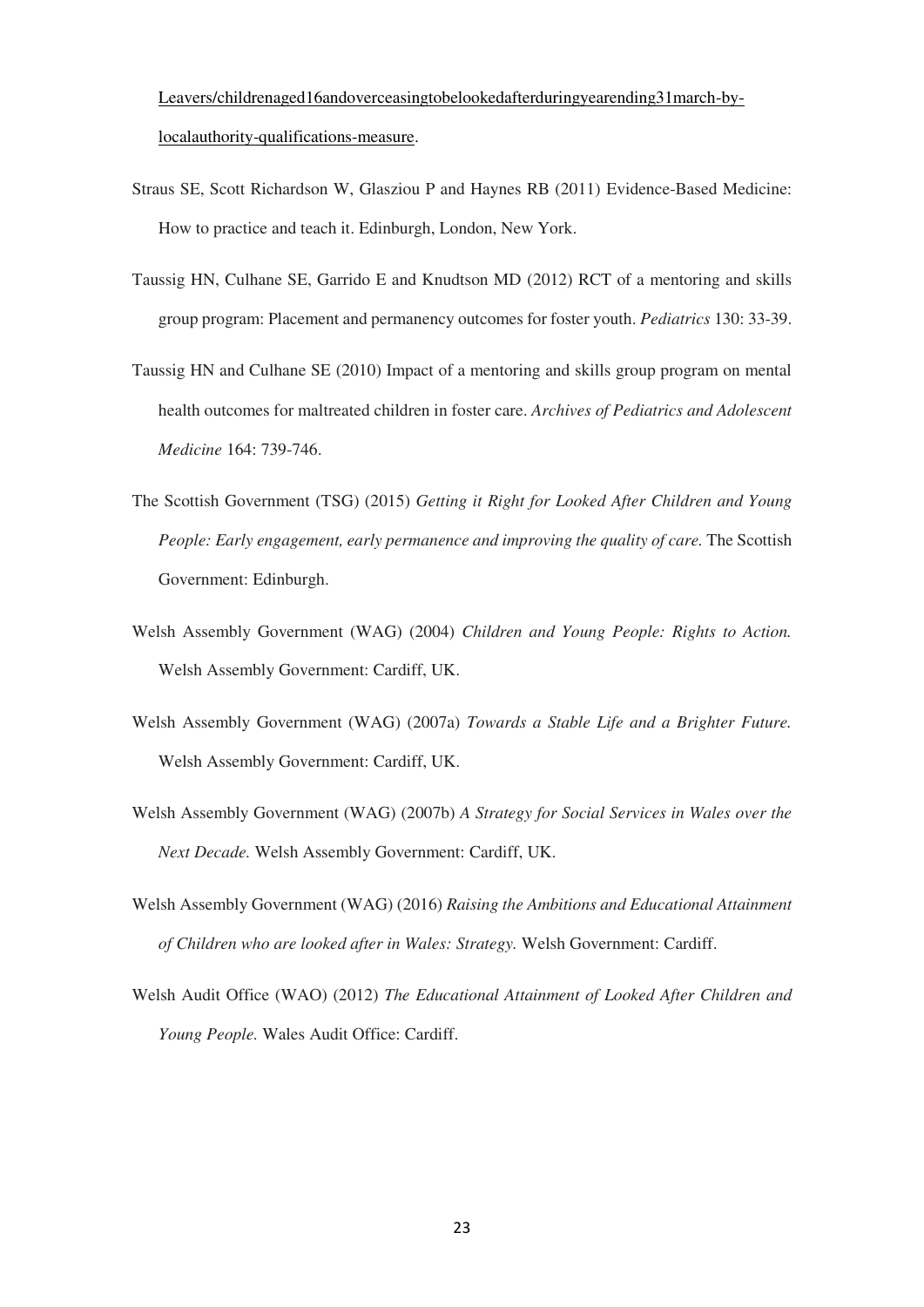- Winter K, Connolly P, Bell I and Ferguson J (2011) *Evaluation of the Effectiveness of the Letterbox Club in Improving Educational Outcomes among Children Aged 7*‐*11 Years in Foster Care in Northern Ireland*. Centre for Effective Education: Queen's University, Belfast.
- Williams P (2014) *Commission on Public Service Governance and Delivery.* Cardiff: Welsh Government.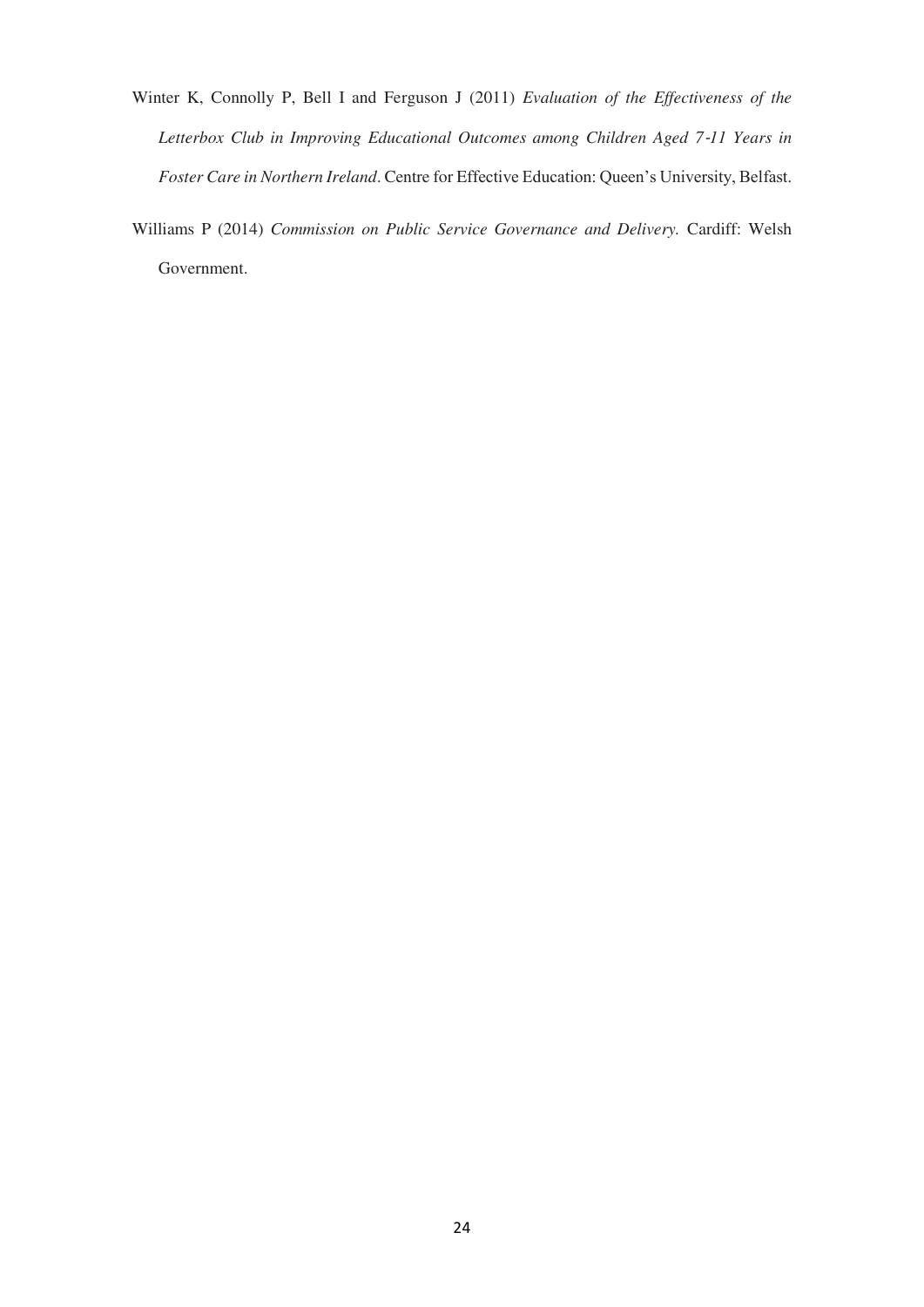# **Appendix A**

# **QQuality appraisal checklist and rating scale.**

|            | Description                                                                   |
|------------|-------------------------------------------------------------------------------|
| Rating     |                                                                               |
|            | Indicates that for that particular aspect of study design, the study has been |
| $++$       | designed or conducted in such a way as to minimise the risk of bias           |
|            | Indicates that either the answer to the checklist question is not clear from  |
| $\ddot{}$  | the way the study is reported, or that the study may not have addressed all   |
|            | potential sources of bias for that particular aspect of study design.         |
|            | Should be reserved for those aspects of the study design in which             |
|            | significant sources of bias may persist.                                      |
|            | Should be reserved for those aspects in which the study under review          |
| <b>Not</b> | fails to report how they have (or might have) been considered.                |
| reported   |                                                                               |
|            | Should be reserved for those study design aspects that are not applicable     |
| <b>Not</b> | given the study design under review (for example, allocation                  |
| Applicable | concealment would not be applicable for case control studies).                |
|            |                                                                               |

Source: NICE 2012a; b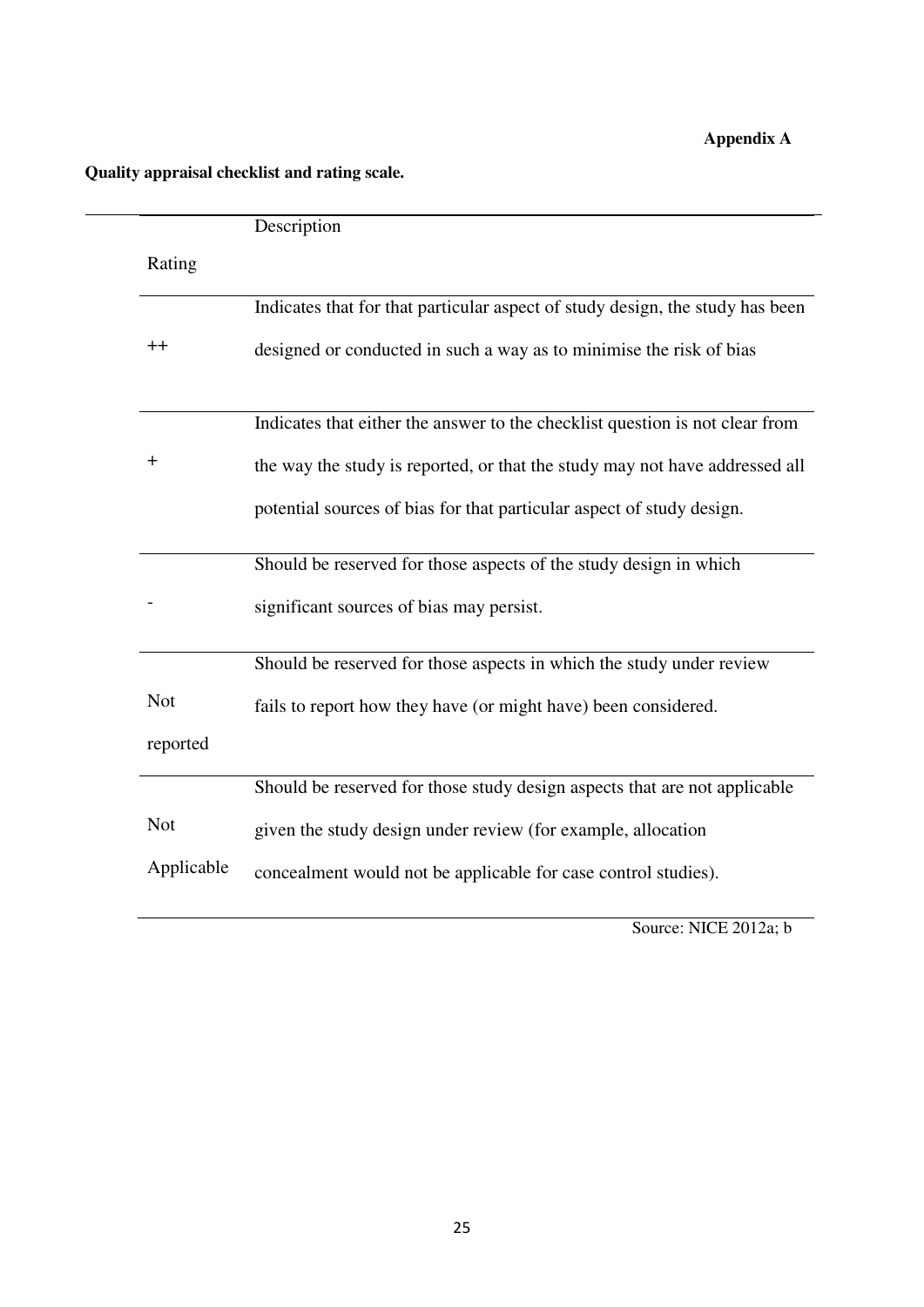**Appendix B** 

| <i>Intervention</i>                        | Key references and information points.                                                                                                                                   |  |  |
|--------------------------------------------|--------------------------------------------------------------------------------------------------------------------------------------------------------------------------|--|--|
| Fostering Changes (revised programme)      | Dept of Education, Research Report DFE-RR237 Briskman, J., Castle, J., Blackeby, K., Bengo, C., Slack, K., Stebbens, C.,<br>2010.                                        |  |  |
|                                            | Leaver W. and Scott, S. Randomised Controlled Trial of the Fostering Changes Programme                                                                                   |  |  |
|                                            | https://www.gov.uk/government/uploads/system/uploads/attachment_data/file/183398/DFE-RR237.pdf                                                                           |  |  |
|                                            | Personal communication with K. Blackeby, M. Woolgar and S. Scott from the Fostering Changes team.                                                                        |  |  |
|                                            | Taussig, H. N., & Culhane, S. E. (2010). Impact of a mentoring and skills group program on mental                                                                        |  |  |
| <b>Fostering Healthy Futures Programme</b> | health outcomes for maltreated children in foster care. Archives of Pediatrics and Adolescent Medicine,                                                                  |  |  |
|                                            | 164, 739-746.                                                                                                                                                            |  |  |
|                                            | Taussig, H. N., Culhane, S. E., & Hettleman, D. (2007). Fostering Healthy Futures: An Innovative                                                                         |  |  |
|                                            | Preventive Intervention for Preadolescent Youth in Out-of-Home Care. Child Welfare, 86(5), 113–131.                                                                      |  |  |
|                                            | www.cebc4cw.org/program/fostering-healthy-futures-fhf/                                                                                                                   |  |  |
| Incredible Years for foster carers         | Nilsen, W. (2007). Fostering futures: a preventive intervention program for school-age children in foster care. Clinical Child<br>Psychology & Psychiatry, 12(1), 45-63. |  |  |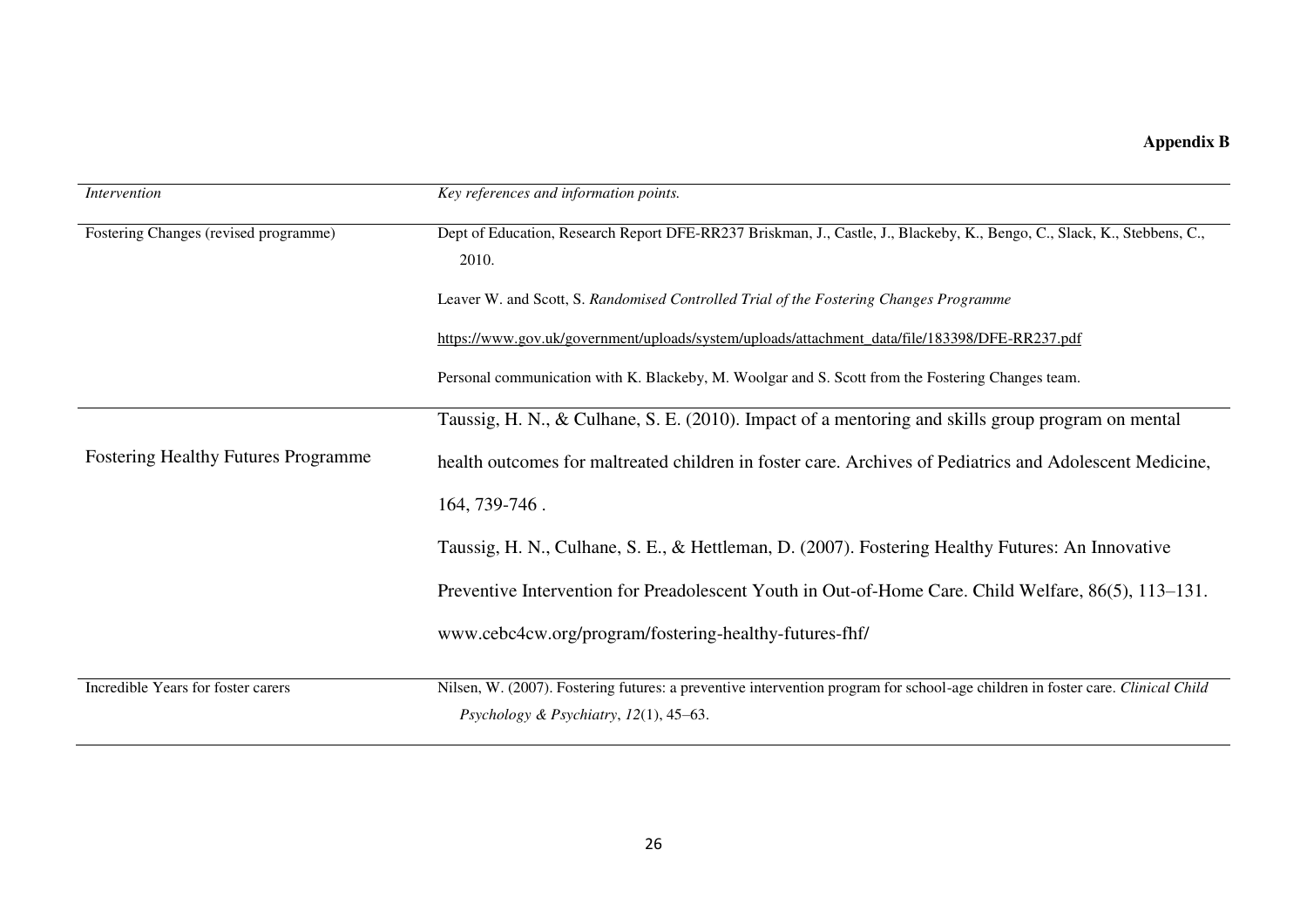Linares LO, Montalto D, Li M, & Oza VS. (2006). A promising parenting intervention in foster care. *Journal of Consulting & Clinical Psychology*, *74*(1), 32–41.

- Bywater, T., Hutchings, J., Linck, P., Whitaker, C., Daley, D., Yeo, S. T., & Edwards, R. T. (2011). Incredible Years parent training support for foster carers in Wales: a multi-centre feasibility study. *Child: Care, Health and Development*, *37*(2), 233–243. http://doi.org/10.1111/j.1365-2214.2010.01155.x
- Hutchings, J. (2012). Introducing, researching, and disseminating the Incredible Years Programmes in Wales. *International Journal of Conflict and Violence*, *6*(2), 225.

Personal communication with Hutchings, J.

KEEP Price, J. M., Chamberlain, P., Landsverk, J., Reid, J. B., Leve, L. D., & Laurent, H. (2008). Effects of a foster parent training intervention on placement changes of children in foster care. Child Maltreatment, 13(1), 64–75.

> Price, J. M., Chamberlain, P., Landsverk, J., & Reid, J. (2009). KEEP foster-parent training intervention: model description and effectiveness. *Child & Family Social Work*, *14*(2), 233–242.

> Leathers, S. J., Spielfogel, J. E., McMeel, L. S., & Atkins, M. S. (2011). Use of a parent management training intervention with urban foster parents: A pilot study. *Children and Youth Services Review*, *33*(7), 1270–1279.

[www.mtfce.org.uk/keep.html](http://www.mtfce.org.uk/keep.html) [www.baaf.org.uk/ourwork/keep](http://www.baaf.org.uk/ourwork/keep) 

Personal communication with Collyer, H., South London and Maudsley NHS Trust.

Paired Reading Literacy Scheme Osborne, C., Alfano, J., & Winn, T. (2010). Paired Reading as a Literacy Intervention for Foster Children. *Adoption & Fostering*, *34*(4), 17–26. doi:10.1177/030857591003400403

Winter et al. (2011)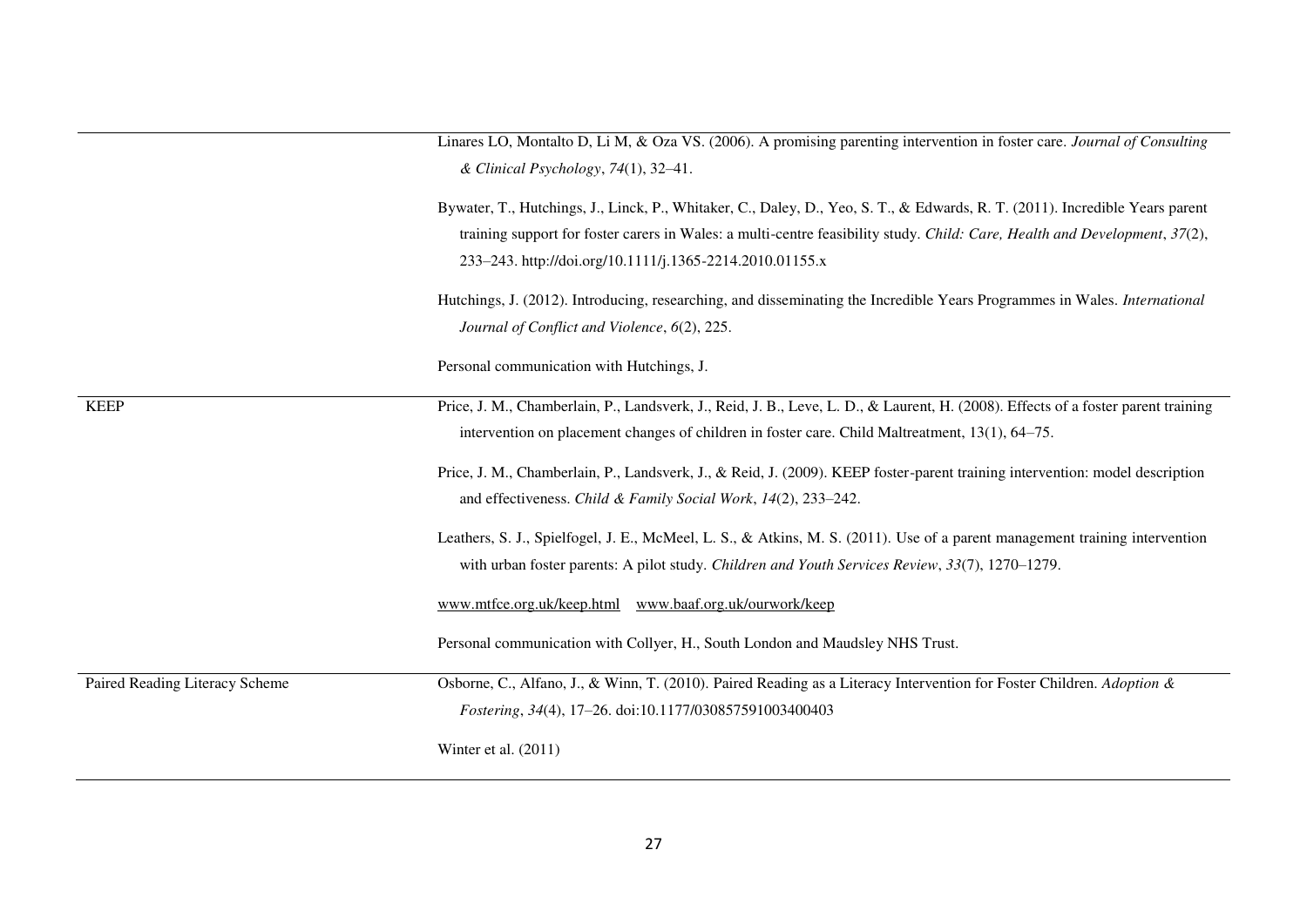| Head, Heart, Hands                         | Cameron, C. (2011) Social Pedagogy: what questions can we ask about its value and effectiveness? Children Australia, 36,                                                                                |  |  |  |
|--------------------------------------------|---------------------------------------------------------------------------------------------------------------------------------------------------------------------------------------------------------|--|--|--|
|                                            | (4) December 2011.                                                                                                                                                                                      |  |  |  |
|                                            | Cameron, C., Petrie, P., Wigfall, V., Kleipoedszus, S. and Jasper, A. (2011) Final report of the social pedagogy pilot<br>development<br>available<br><i>implementation,</i><br>and<br>programme:<br>at |  |  |  |
|                                            | http://eprints.ioe.ac.uk/6767/1/Cameron2011Final%28Report%29.pdf                                                                                                                                        |  |  |  |
|                                            | Personal communication from Tapsfield, R., Fostering Network and Loughborough University                                                                                                                |  |  |  |
| ABC: Attachment and Biobehavioral Catch-up | Bick J., & Dozier M. (2013). The effectiveness of an attachment-based intervention in promoting foster mothers' sensitivity                                                                             |  |  |  |
| Intervention                               | toward foster infants. Infant Mental Health Journal, 95-103.                                                                                                                                            |  |  |  |
|                                            | Dozier, M., Peloso, E., Lewis, E., Laurenceau, J.-P., & Levine, S. (2008). Effects of an attachment-based intervention on the                                                                           |  |  |  |
|                                            | cortisol production of infants and toddlers in foster care. Development and Psychopathology, 20(03).                                                                                                    |  |  |  |
|                                            | Lewis-Morrarty, E., Dozier, M., Bernard, K., Terracciano, S., & Moore, S. (2012). Cognitive flexibility and theory of mind                                                                              |  |  |  |
|                                            | outcomes among foster children: preschool follow-up results of a randomized clinical trial. Journal of Adolescent Health,                                                                               |  |  |  |
|                                            | $51(2), 17-22.$                                                                                                                                                                                         |  |  |  |
| Our Place                                  | Comfort, R. L. (2007). For the love of learning: Promoting educational achievement for looked after and adopted children.                                                                               |  |  |  |
|                                            | Adoption & Fostering, 31(1), 28-34.                                                                                                                                                                     |  |  |  |
| Middle School Success Intervention         | Kim H.K., & Leve L.D. (2011). Substance use and delinguency among middle school girls in foster care: A three-year                                                                                      |  |  |  |
|                                            | follow-up of a randomized controlled trial. Journal of Consulting and Clinical Psychology, 740–750.                                                                                                     |  |  |  |
| Childwise                                  | Herbert, M., & Wookey, J. (2007). The Child Wise Programme: a course to enhance the self-confidence and behaviour                                                                                       |  |  |  |
|                                            | management skills of foster carers with challenging children. Adoption & Fostering, $31(4)$ , $27-37$ .                                                                                                 |  |  |  |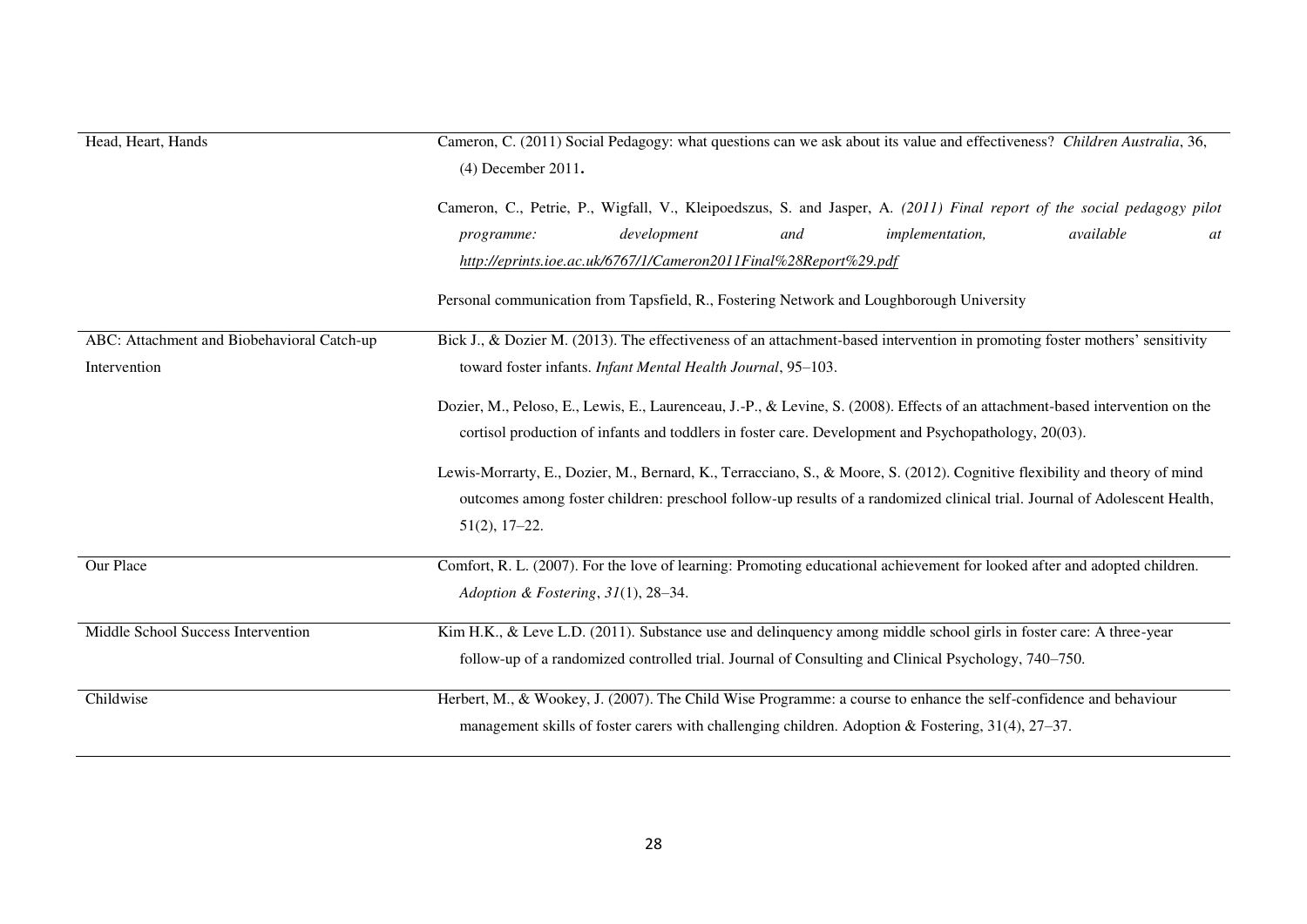|                                            | Macdonald, Geraldine, and William Turner. "An experiment in helping foster-carers manage challenging behaviour." British      |
|--------------------------------------------|-------------------------------------------------------------------------------------------------------------------------------|
|                                            | Journal of Social Work 35.8 (2005): 1265-1282.                                                                                |
| Life Books                                 | Holody, R. M., & Maher, S. (1996). Using lifebooks with children in family foster care: A here-and-now                        |
| And                                        | process model. Child Welfare, $75(4)$ , $321 - 336$ .                                                                         |
| Personal Life History Books                | Kliman, G. (2006). Methods for maximizing good effects of foster care: evidence-based strategies to prevent discontinuities   |
|                                            | of foster care and raise IQ. International Journal of Applied Psychoanalytic Studies, 3(1), 4-16.                             |
| Mental Health and Foster Care training     | Minnis, H., Pelosi, A. J., Knapp, M., & Dunn, J. (2001). Mental health and foster carer training. Archives of Disease in      |
|                                            | Childhood, 84(4), 302-306.                                                                                                    |
| Cognitively based compassion training CBCT | Reddy, S. D., Negi, L. T., Dodson-Lavelle, B., Ozawa-de Silva, B., Pace, T. W. W., Cole, S. P., Craighead, L. W. (2013). All  |
|                                            | cognitive-based compassion training; a promising prevention strategy for at-risk adolescents. Journal of child and family     |
|                                            | studies, 22(2), 219-230.                                                                                                      |
| Foster carer training programme (un-named) | Hill-Tout, J., Pithouse, A., & Lowe, K. (2003). Training foster carers in a preventive approach to children who challenge:    |
|                                            | mixed messages from research. Adoption & Fostering, $27(1)$ , 47-56.                                                          |
| Collaborative mental health care           | Wotherspoon, E., O'Neill-Laberge, M., & Pirie, J. (2008). Meeting the emotional needs of infants and toddlers in foster care: |
|                                            | The collaborative mental health care experience. <i>Infant Mental Health Journal</i> , 29(4), 377–397.                        |
|                                            | http://doi.org/10.1002/imhj.20185                                                                                             |
| Mental Health (Unnamed)                    | Callaghan, J., Young, B., Pace, F. and Vostanis, P. (2004) Evaluation of a new Mental Health Service for Looked After         |
|                                            | Children. Clinical Child Psychology and Psychiatry. 9(1), pp. 130-148.                                                        |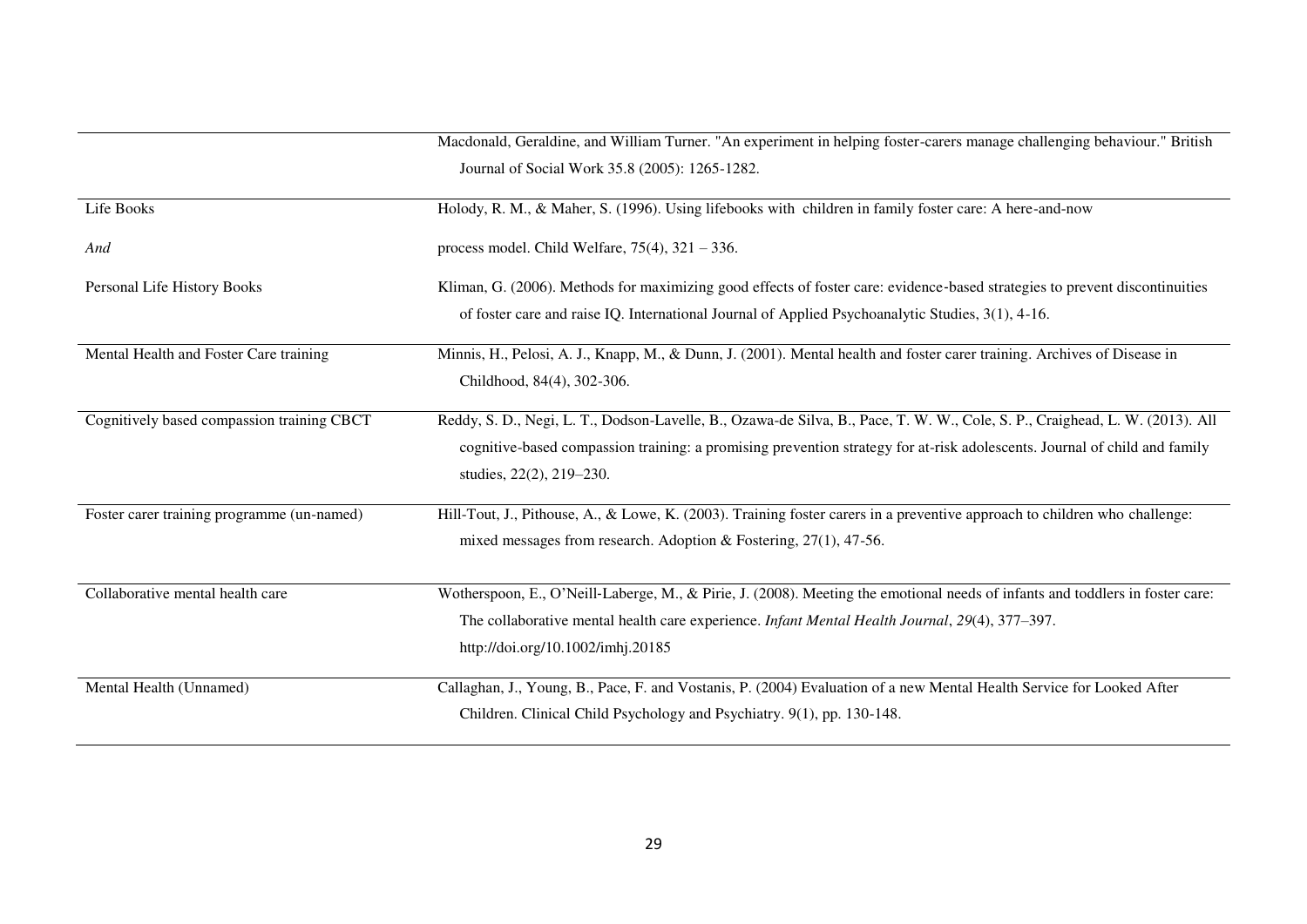| Multi-dimensional treatment foster care | Toward Development of Community-based Models for Adolescents with Severe Emotional and Behavioral Disorders. Moore<br>and Chamberlain 1994                                                                                                       |  |  |
|-----------------------------------------|--------------------------------------------------------------------------------------------------------------------------------------------------------------------------------------------------------------------------------------------------|--|--|
|                                         | Leve, L. D., Fisher, P.A. and Chamberlain P. (2009) Multidimensional Treatment Foster Care as a                                                                                                                                                  |  |  |
|                                         | Preventive Intervention to Promote Resiliency Among                                                                                                                                                                                              |  |  |
|                                         | Youth in the Child Welfare System. Journal of Personality 77:6.                                                                                                                                                                                  |  |  |
| Letterbox Club                          | Griffiths, R. (2012). The Letterbox Club: An account of a postal club to raise the achievement of children aged 7 to 13 in<br>foster care. Children and Youth Services Review, 34(6), 1101-1106. http://doi.org/10.1016/j.childyouth.2012.01.039 |  |  |

**Louise Roberts** is a Research Associate, Children's Social Care Research and Development Centre (CASCADE),

Cardiff University, UK.

**Nina Maxwell** is ….. Cardiff University

**Sally Holland** is …..Cardiff University

**Paul Rees** is Associate Professor and the Director of the Centre for Children and Young People's Health and Well-being atSwansea University, Wales, UK.